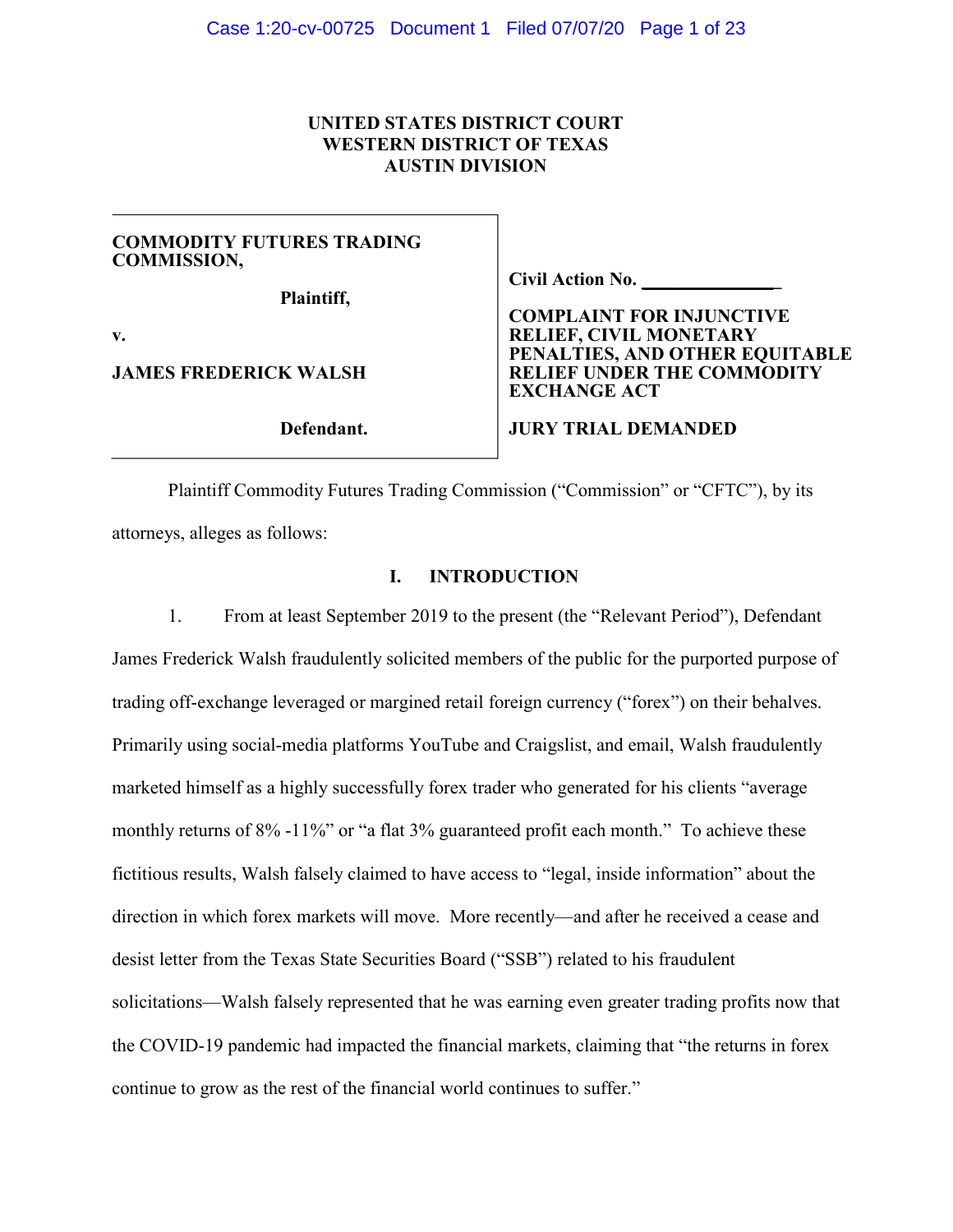## Case 1:20-cv-00725 Document 1 Filed 07/07/20 Page 2 of 23

2. In these and other solicitations, Walsh misrepresented and/or omitted material facts by, among other things: (1) falsely describing his trading experience, trading skills, and trading results; (2) failing to advise existing and/or prospective clients that he had no U.S.-based forex trading accounts and was not listed on any U.S.-based forex trading account as holding discretionary trading authority on behalf of the account holder(s); (3) by failing to advise existing and/or prospective clients that he was not registered with the Commission to act as a commodity trading advisor ("CTA"), and therefore was operating an unlawful business venture; (4) by failing to advise existing and/or prospective clients of the inability of any CTA to minimize or control the risks associated with forex trading, or to "guarantee" a profit, let alone a specific positive rate of return; and (5) by failing to advise existing and/or prospective clients that the Texas SSB had issued him a cease and desist letter as a result of his fraudulent solicitations, which he was failing to obey.

3. By this conduct, and the conduct further alleged herein, Walsh has engaged, is engaging, and is about to engage in fraud in violation of Sections 4b(a)(2)(A) and (C), and 4*o*(1) of the Commodity Exchange Act ("CEA" or "Act"), 7 U.S.C. §§ 6b(a)(2)(A), (C), 6*o*(1) (2018), and Commission Regulation ("Regulation") 5.2(b)(1) and (3), 17 C.F.R. § 5.2(b)(1), (3) (2019), and has operated, is operating, and may be about to operate as an unregistered CTA in violation of Sections  $4m(1)$  and  $2(c)(2)(C)(iii)(I)(bb)$  of the Act, 7 U.S.C.  $\S$ § 6m(1),  $2(c)(2)(C)(iii)(I)(bb)$ (2018), and Regulation 5.3(a)(3), 17 C.F.R. § 5.3(a)(3) (2019).

4. Accordingly, pursuant to Section 6c of the Act, 7 U.S.C. § 13a–1 (2018), the Commission brings this action to enjoin Walsh's unlawful acts and practices and to compel his compliance with the CEA and the Regulations. In addition, the Commission seeks civil monetary penalties and remedial ancillary relief, including, but not limited to, trading and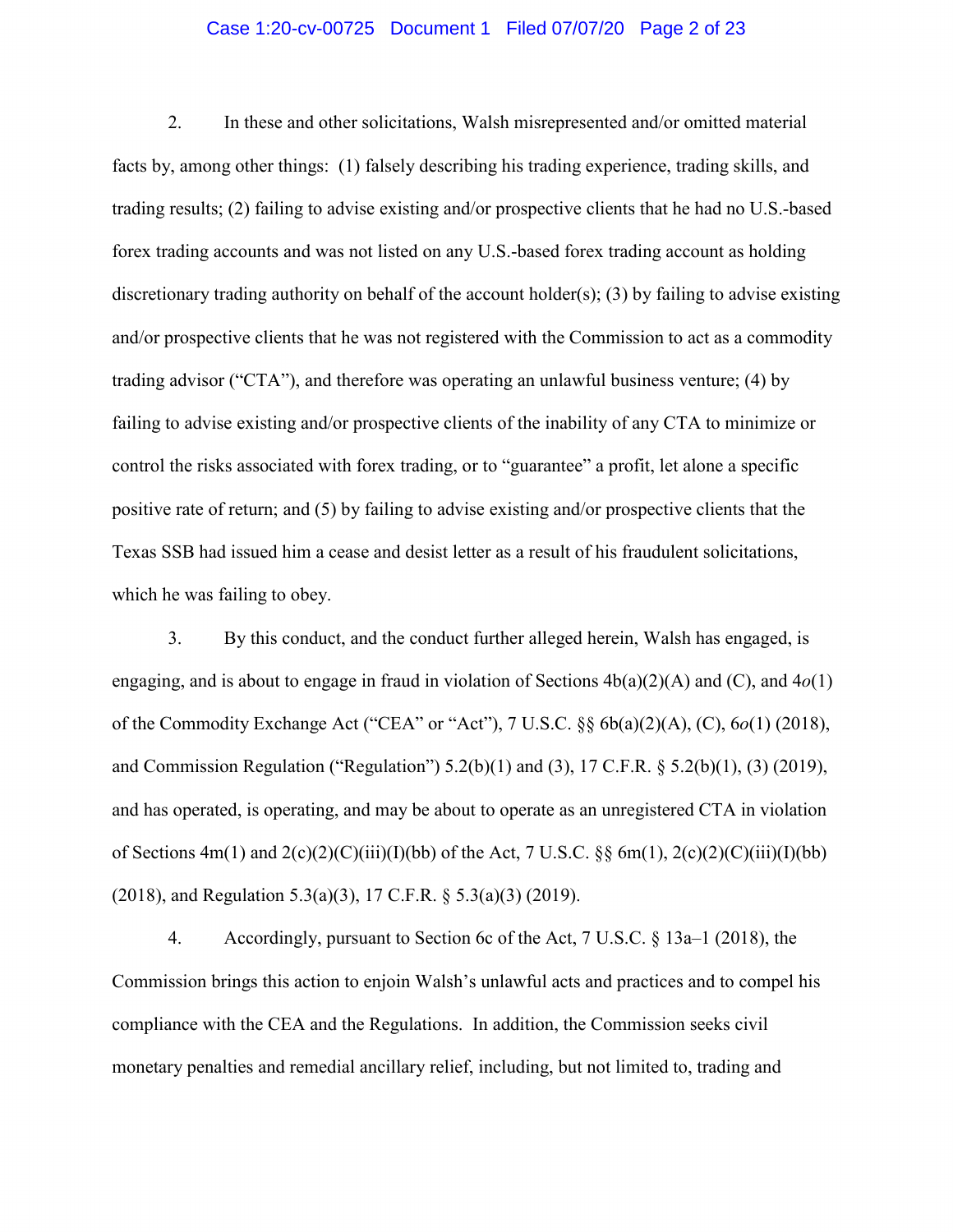#### Case 1:20-cv-00725 Document 1 Filed 07/07/20 Page 3 of 23

registration bans, restitution, disgorgement, rescission, an accounting, pre- and post-judgment interest, and such other relief as the Court deems necessary and appropriate.

5. Unless restrained and enjoined by this Court, there is a reasonable likelihood that Walsh will continue to engage in the acts and practices alleged in this Complaint.

# **II. JURISDICTION AND VENUE**

6. The Court has jurisdiction over this action pursuant to 28 U.S.C. § 1331 (2018) (federal question jurisdiction) and 28 U.S.C.  $\S$  1345 (2018) (jurisdiction over civil actions commenced by the United States or by any agency expressly authorized to sue by Act of Congress). In addition, Section 6c(a) of the Act,  $7 \text{ U.S. C. }$  § 13a–1 (2018), provides that U.S. district courts have jurisdiction to hear actions brought by the Commission against a person that has engaged, is engaging, or is about to engage in any act or practice that violates any provision of the CEA or any rule, regulation, or order thereunder. Section  $2(c)(2)(C)$  of the Act, 7 U.S.C.  $\S 2(c)(2)(C)$  (2018), subjects the forex solicitations and transactions at issue in this action to, among other things, Sections 4b, 4*o*, and 4m(1) of the Act, 7 U.S.C. §§ 6b, 6*o*, 6m(1) (2018), and Regulations 5.2(b)(1), (3), and 5.3(a)(3)(i), 17 C.F.R. § 5.2(b)(1), (3), 5.3(a)(3)(i) (2019), as further described below.

7. Venue properly lies with this Court pursuant to Section 6c(e) of the Act, 7 U.S.C. § 13a–1(e) (2018), because Walsh transacts or transacted business in this District, and/or certain transactions, acts, practices, and courses of business alleged in this Complaint occurred, are occurring, or are about to occur within this District.

# **III. THE PARTIES**

8. Plaintiff Commodity Futures Trading Commission is an independent federal regulatory agency charged by Congress with the administration and enforcement of the Act and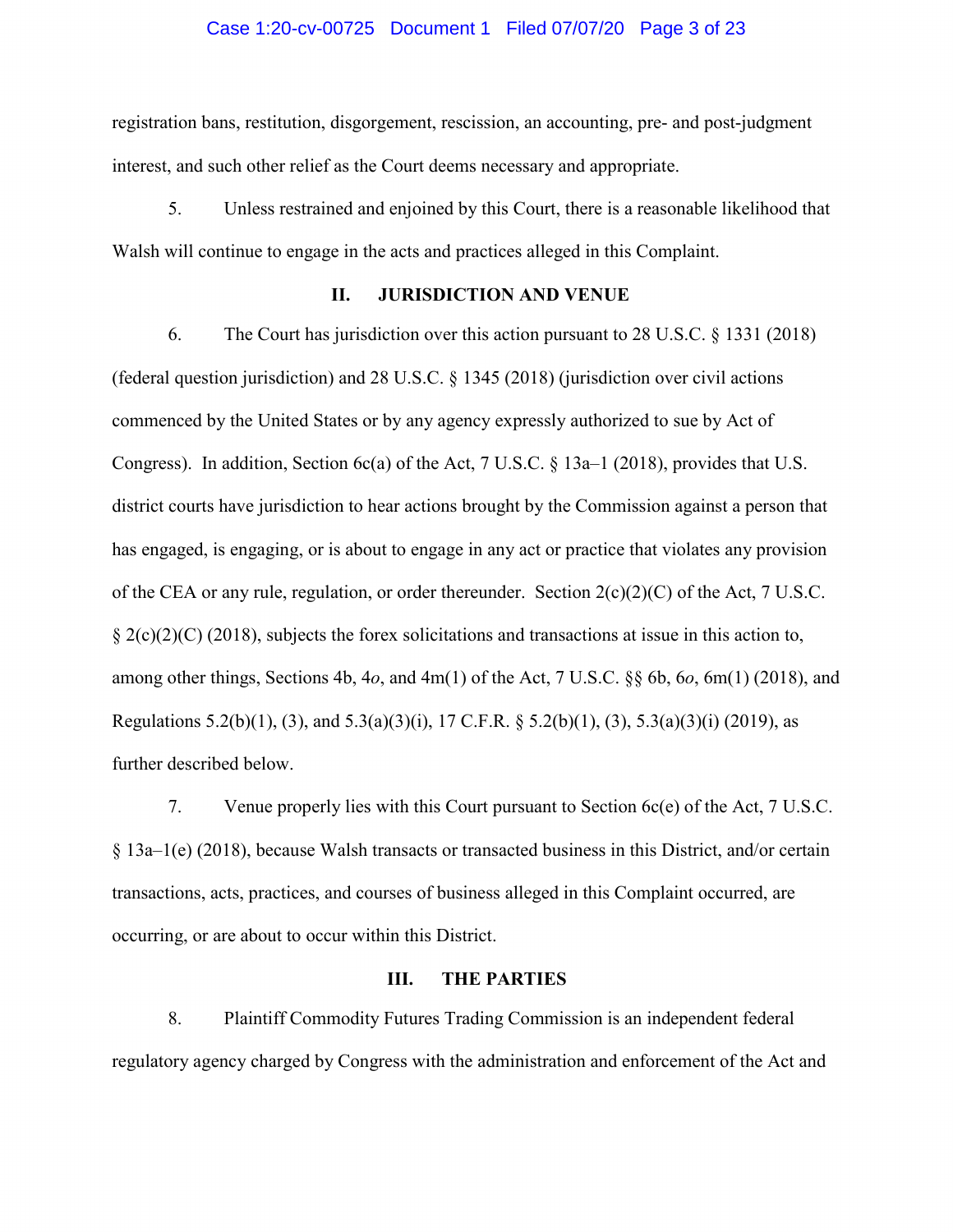#### Case 1:20-cv-00725 Document 1 Filed 07/07/20 Page 4 of 23

Regulations. The Commission maintains its principal office at Three Lafayette Centre, 1155 21st Street, NW, Washington, DC 20581.

9. Public records indicate that Defendant James Frederick Walsh is a legal resident of Boca Raton, Florida, though Walsh also may claim to reside in the Dominican Republic. Walsh solicits clients throughout the United States, including within the State of Texas and, more specifically, within the Western District of Texas, Austin Division. Walsh has never been registered with the Commission in any capacity.

#### **IV. FACTS**

# **A. Walsh Fraudulently Solicits Clients' Funds**

10. Throughout the Relevant Period, Walsh solicited existing and/or prospective clients for the purported purpose of trading forex on their behalves in exchange for a percentage of the trading profits that he earned.

11. In particular, Walsh, a self-proclaimed forex "master trader," used internet social media platforms YouTube and Craigslist, email, the telephone, and text messages to solicit clients for a forex trading scheme that he claimed to operate and that he called the "Master Account Client Trading Program."

12. Walsh represented that, as part of his Master Account Client Trading Program, he placed forex trades in two "master accounts" that he controlled, and that his trades were "mirror[ed]" in "subaccounts" that held investor funds. The two master accounts purportedly differed based on the amount invested: one contained client investments ranging from \$3,000 to \$10,000; the other contained client investments greater than \$10,000.

13. Walsh claimed that, in his Master Account Client Trading Program, each client's "financial investment is leveraged due to multiple sub-accounts under the master account."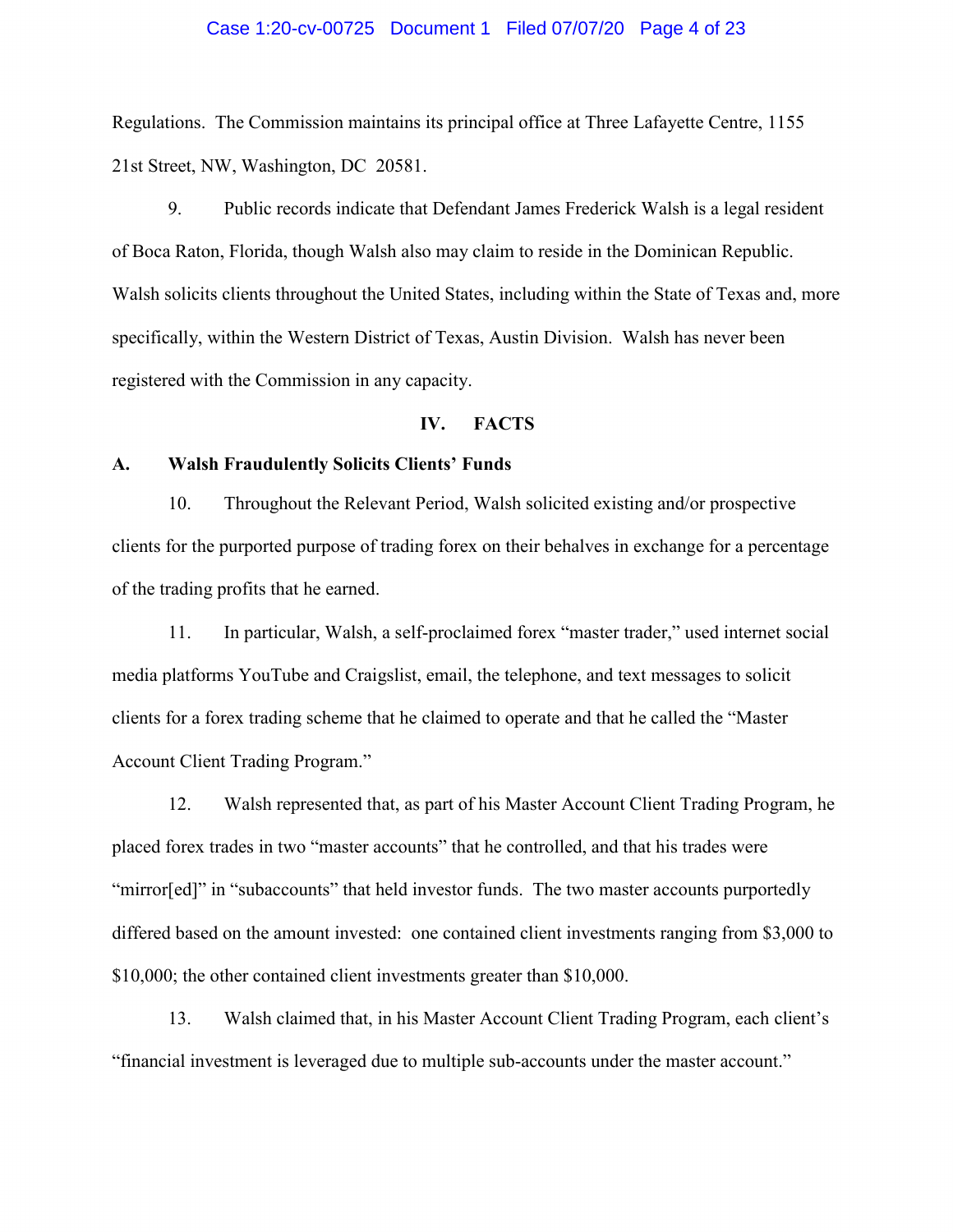## Case 1:20-cv-00725 Document 1 Filed 07/07/20 Page 5 of 23

14. Walsh claimed that, as part of his Master Account Client Trading Program, he deposited sixty percent of forex trading profits into his clients' subaccounts weekly, keeping the remaining forty percent as compensation for his services.

15. At no point in his solicitations did Walsh limit his offer to trade forex to eligible contract participants ("ECP" or "ECPs"). Upon information and belief, funds received by Walsh in connection with his Master Account Client Trading Program were not provided by ECPs.

# **B. Walsh's Fraudulent YouTube Video**

16. On or around September 19, 2019, Walsh posted, or had posted, on the internet video-sharing platform YouTube a video in which he offered participation in his Master Account Client Trading Program to the public, falsely claiming that his Master Account Client Trading Program's "current clients are averaging eight to eleven percent net per month on their total accounts" through his trades, "seventy-six percent" of which were "winners."

17. In this YouTube video, Walsh claimed to achieve these results by using information received from "live feeds," which allows him to "trade with the banks" that "move the market eighty percent of the time"—a trading strategy that Walsh called "target marketing" or "target trading."

18. In this YouTube video, Walsh offered to trade forex on behalf of members of the public in exchange for compensation equal to forty percent of the trading profits he generates.

19. At no point in the YouTube video did Walsh disclose that: (1) he had no U.S. based forex trading accounts and was not listed on any U.S.-based forex trading account as holding discretionary trading authority on behalf of the account holder(s); (2) he was not authorized under the CEA to trade forex on behalf of U.S.-based clients; (3) he was operating an unlawful business venture because he was not lawfully registered to act as a CTA; or (4) no CTA can minimize or control the risks associated with trading forex.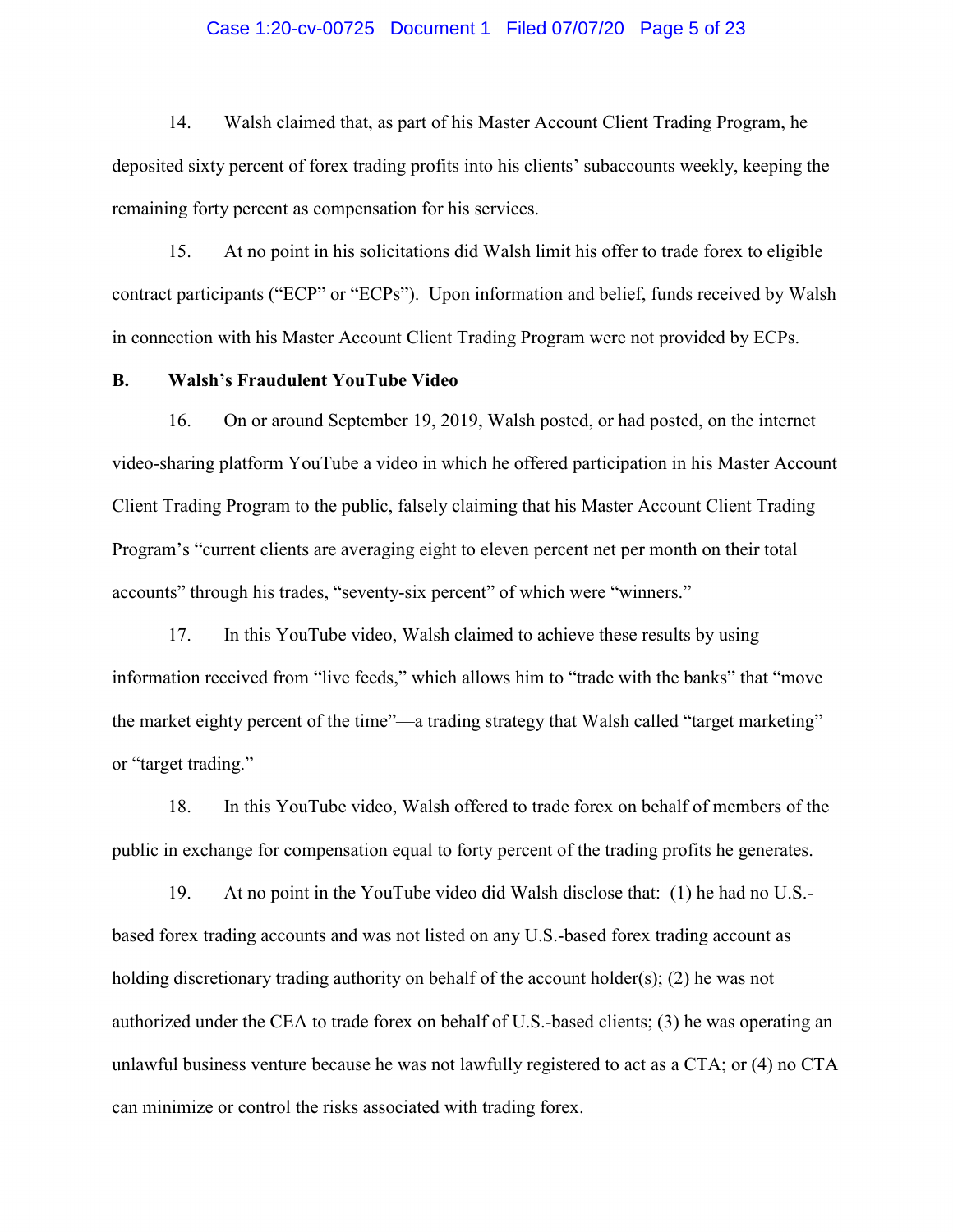## Case 1:20-cv-00725 Document 1 Filed 07/07/20 Page 6 of 23

20. At no point in the YouTube video did Walsh limit his offer to trade forex to ECPs.

# **C. Walsh's Fraudulent Craigslist Solicitations**

21. On or around October 20, 2019, Walsh posted, or had posted, two solicitations on the classified advertisements website Craigslist. These two Craigslist solicitations employed misrepresentations and omissions of material facts to induce potential clients to transfer funds to forex trading accounts that Walsh would or could control.

# **a. The Austin-Targeted Craigslist Solicitation**

22. In the first solicitation (the "Austin-Targeted Craigslist Solicitation"), on or around October 20, 2019, Walsh posted, or had posted, on Craigslist an Austin-targeted advertisement entitled "ARE YOU ONE OF THE FOREX RETAIL TRADERS THAT LOSE MORE MONEY THAN YOU [*sic*] (Austin, Texas)," which offered Austin-area residents, and the general public, participation in his Master Account Client Trading Program.

23. In the Austin-Targeted Craigslist Solicitation, Walsh falsely claimed to be a "Forex Master Trader" who: (a) "routinely achieves a 76% PLUS winning average" on his trades, and (b) could use leverage to provide clients "average monthly returns [of] 8% - 11% net of account balance" "without losing a dime."

24. In the Austin-Targeted Craigslist Solicitation, Walsh falsely claimed to achieve these fictitious results using "a proprietary access to sophisticated world bank charts" that allows him to "trade with the banks, not against them." Walsh further falsely claimed: "I receive their live feed charts daily, so I see what they are doing and when. This legal, inside information gives me a great advantage which I pass on you to."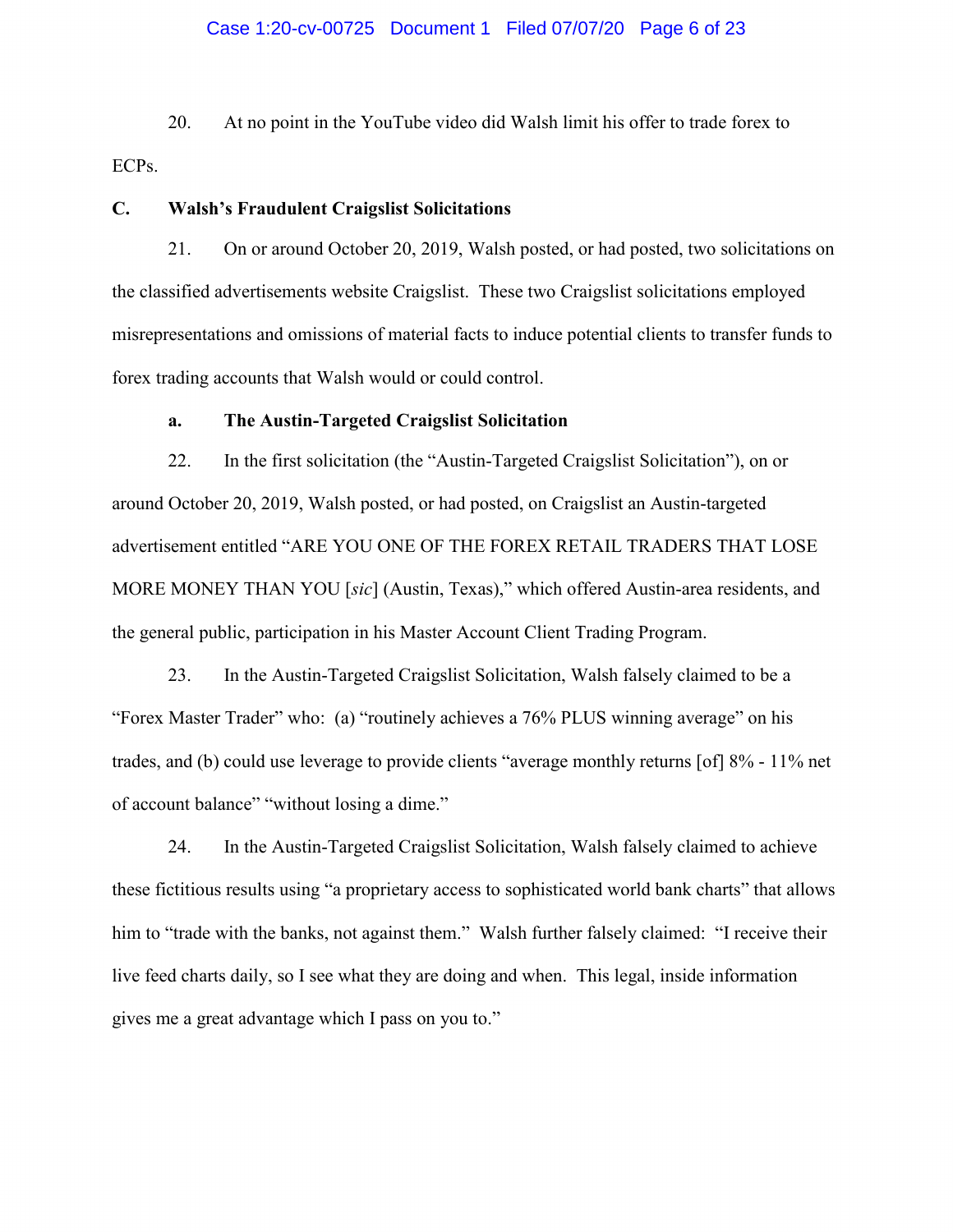## Case 1:20-cv-00725 Document 1 Filed 07/07/20 Page 7 of 23

25. At the end of the Austin-Targeted Craigslist Solicitation, Walsh provided his telephone number and invited readers to "CALL TODAY" to "TURN YOUR LOSSES INTO CONSISTENT GAINS NOW!"

26. At no point in the Austin-Targeted Craigslist Solicitation did Walsh advise prospective clients that: (1) he had no U.S.-based forex trading accounts and was not listed on any U.S.-based forex trading account as holding discretionary trading authority on behalf of the account holder(s); (2) he was not authorized under the CEA to trade forex on behalf of U.S. based clients; (3) he was operating an unlawful business venture because he was not lawfully registered to act as a CTA; and (4) no CTA can minimize or control the risks associated with trading forex, or guarantee profitable trading.

27. At no point in the Austin-Targeted Craigslist Solicitation did Walsh limit to ECPs his offer of participation in his Master Account Client Trading Program.

## **b. The Dallas-Targeted Craigslist Solicitation**

28. On or around October 20, 2019, Walsh posted, or had posted, on Craigslist a Dallas-targeted solicitation entitled "TURN YOUR CONSISTENT FOREX LOSSES INTO CONSISTENT DAILY GAINS! (Dallas, Texas)" (the "Dallas-Targeted Craigslist Solicitation"), which offered Dallas-area residents, and the general public, participation in his Master Account Client Trading Program.

29. In the Dallas-Targeted Craigslist Solicitation, Walsh falsely claimed to "currently average 8% - 11% per month net to client sub accounts!" and to have an "astounding 78% winning average!"

30. In the Dallas-Targeted Craigslist Solicitation, Walsh further claimed as follows:

If you decided to make your sub account a retirement fund, what could you expect to achieve?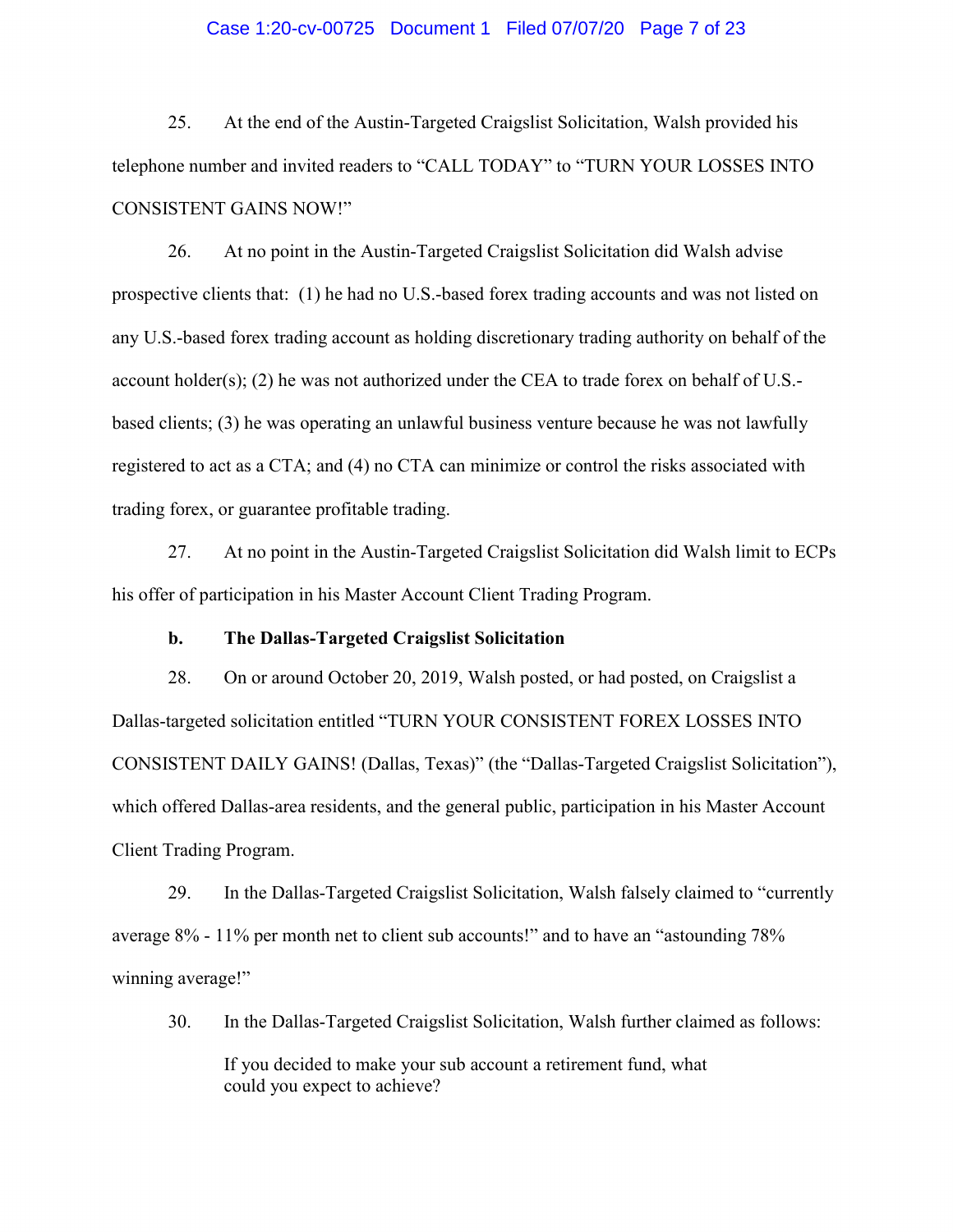## Case 1:20-cv-00725 Document 1 Filed 07/07/20 Page 8 of 23

\$3,000 at a low of 8% average per month (depending on compound interest) could get you up \$300,000 or more. YOU DO THE MATH! \$5,000 at a low of 8% average per month (depending on compound interest) could get you up \$500,000 or more. YOU DO THE MATH!

31. At the end of the Dallas-Targeted Craigslist Solicitation, Walsh provided his telephone number and invited members of the public to "CALL TODAY" to "TURN YOUR LOSSES INTO CONSISTENT GAINS NOW!"

32. At no point in the Dallas-Targeted Craigslist Solicitation did Walsh advise prospective clients that: (1) he had no U.S.-based forex trading accounts and was not listed on any U.S.-based forex trading account as holding discretionary trading authority on behalf of the account holder(s); (2) he was not authorized under the CEA to trade forex on behalf of U.S.based clients; (3) he was operating an unlawful business venture because he was not lawfully registered to act as a CTA; or (4) no CTA can minimize or control the risks associated with trading forex, or guarantee profitable trading.

33. At no point in the Dallas-Targeted Craigslist Solicitation did Walsh limit to ECPs his offer of participation in his Master Account Client Trading Program.

# **D. Texas SSB's Investigation of Walsh's Fraud**

34. On or around November 19, 2019, a Texas SSB Investigator reviewed the Dallas-Targeted Craigslist Solicitation and contacted Walsh by telephone using the telephone number Walsh provided to discuss Walsh's offer of participation in his Master Account Client Trading Program (the "November 19, 2019 Telephone Call").

35. Beginning on the November 19, 2019 Telephone Call, the Texas SSB Investigator began to act undercover by posing as "Earl Franklin," a potential client. Walsh was unaware that "Earl Franklin" was a Texas SSB investigator.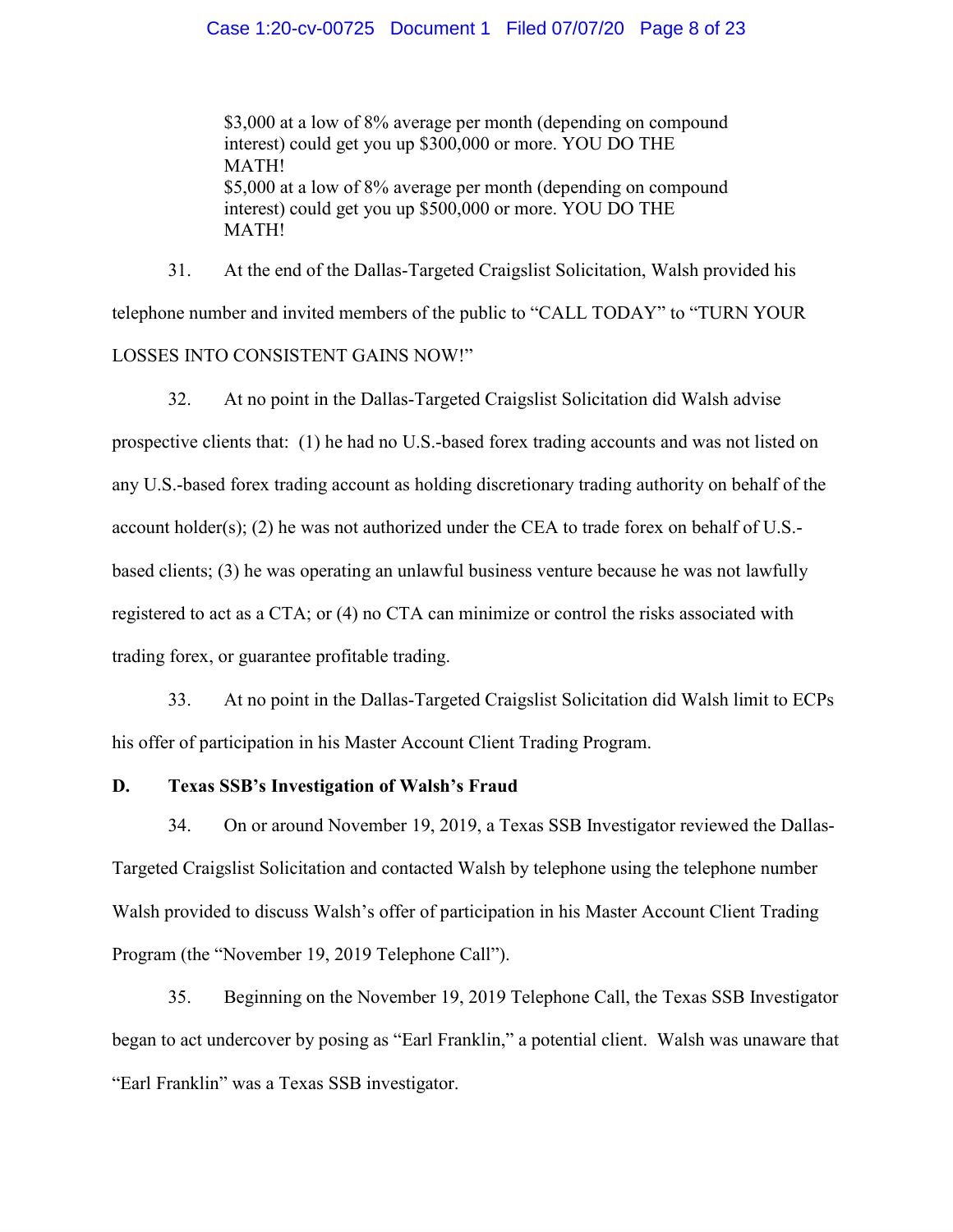## Case 1:20-cv-00725 Document 1 Filed 07/07/20 Page 9 of 23

36. On the November 19, 2019 Telephone Call, and in other communications with the Texas SSB Investigator that continued through at least April 2, 2020, Walsh claimed to trade forex on behalf of others in exchange for compensation.

37. On the November 19, 2019 Telephone Call, and in other communications with the Texas SSB Investigator that continued through at least April 2, 2020, Walsh offered to trade forex on behalf of the Texas SSB Investigator in exchange for compensation. Specifically, Walsh described his Master Account Client Trading Program and the fees he charges for trading clients' funds in this program.

38. On the November 19, 2019 Telephone Call, and in other communications with the Texas SSB Investigator that continued through at least April 2, 2020, Walsh purported to explain his trading strategy. Specifically, Walsh again falsely claimed to receive information by "live feeds" that allows him to "trade with the banks" that "move the market eighty percent of the time"—a trading strategy Walsh called "target marketing" or "target trading." That is, Walsh indicated that he obtains information about the directions of "the banks'" trades before those trades are placed. Walsh also represented that he charges clients \$150 per month to purportedly "cover the costs" of these so-called "banker charts," and that this \$150 monthly fee was the sole risk clients faced if they allowed Walsh to trade forex on their behalves.

39. On the November 19, 2019 Telephone Call, and in other communications with the Texas SSB Investigator that continued through at least April 2, 2020, Walsh again falsely represented that he has achieved average monthly returns between eight and eleven percent by trading on behalf of clients while at the same time minimizing the risk of forex trading, falsely claiming that trading in his Master Account Client Trading Program is "risk free."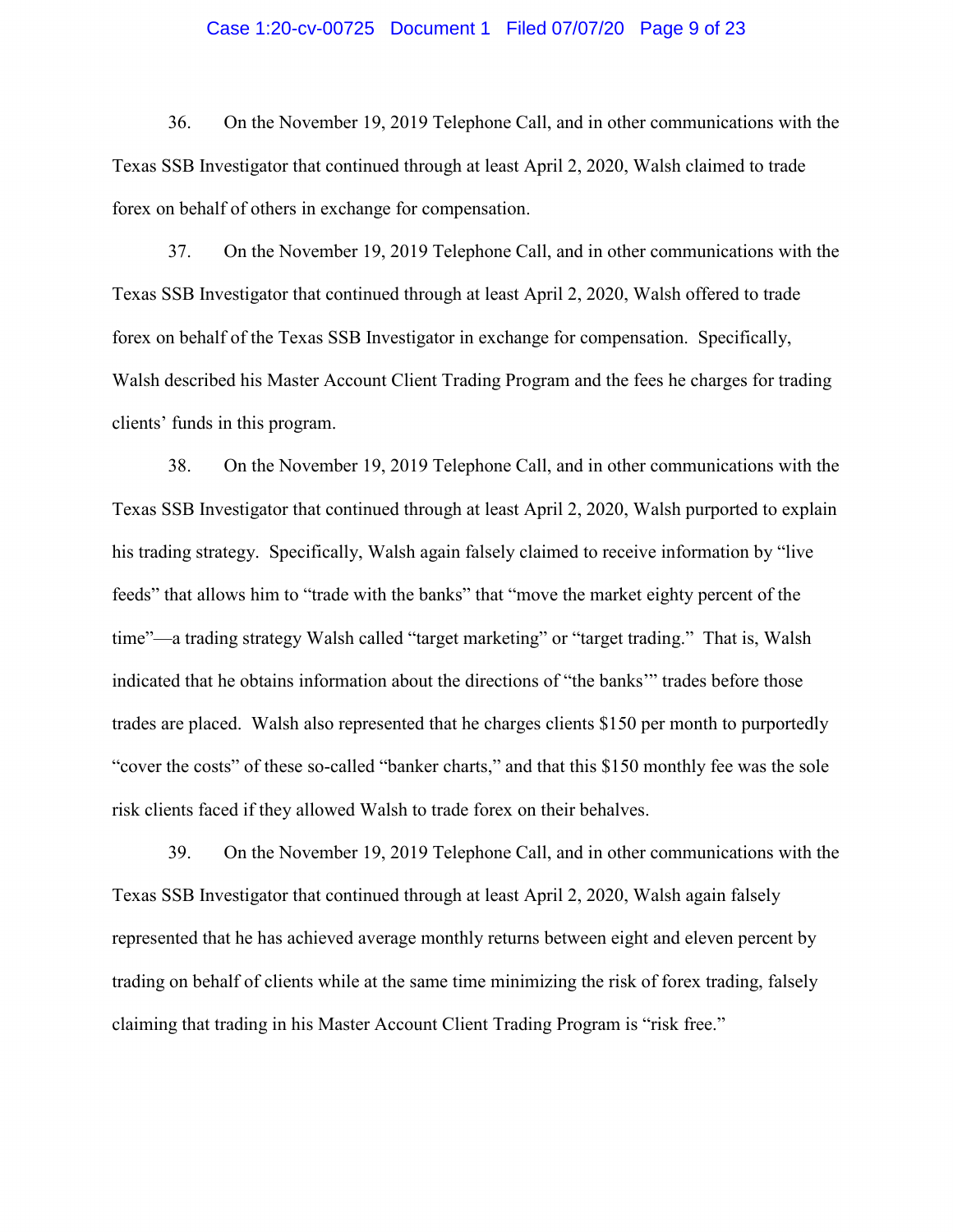# Case 1:20-cv-00725 Document 1 Filed 07/07/20 Page 10 of 23

40. Following the November 19, 2019 Telephone Call, Walsh sent the Texas SSB Investigator an email dated November 19, 2019 in which Walsh represented that he directs clients to open their so-called subaccounts with FX Choice, a broker located in Belize where his so-called master accounts are held. At no time did Walsh advise the Texas SSB Investigator (or any other potential recipients of the same or similar emails) that FX Choice is not registered with the Commission as a Retail Foreign Exchange Dealer, or in any other capacity, and therefore cannot lawfully open accounts or engage in retail forex transactions with U.S. citizens.

41. At no point in his communications with the Texas SSB Investigator (or any other potential recipients of the same or similar emails) did Walsh state that: (1) he had no U.S.-based forex trading accounts and was not listed on any U.S.-based forex trading account as holding discretionary trading authority on behalf of the account holder(s); (2) he was not authorized under the CEA to trade forex on behalf of U.S.-based clients; (3) he was operating an unlawful business venture because he was not lawfully registered to act as a CTA; or (4) no CTA can minimize or control the risks associated with trading forex, or guarantee profitable trading.

42. At no point in his communications with the Texas SSB Investigator (or any other potential recipients of the same or similar emails) did Walsh limit to ECPs his offer of participation in his Master Account Client Trading Program.

# **E. Texas SSB's Cease and Desist Order**

43. On February 7, 2020, Joe Rotunda, Director of Texas SSB's Enforcement Division sent a Cease and Desist letter to Walsh by email (the "Cease and Desist Letter"). The Cease and Desist Letter stated that Walsh, through his solicitations, was violating the registration and disclosure provisions of the Texas Securities Act and requested that Walsh "immediately cease and desist from offering the investments until you are fully compliant with the statutory and registration requirements" of the Texas Securities Act. Although the Cease and Desist Letter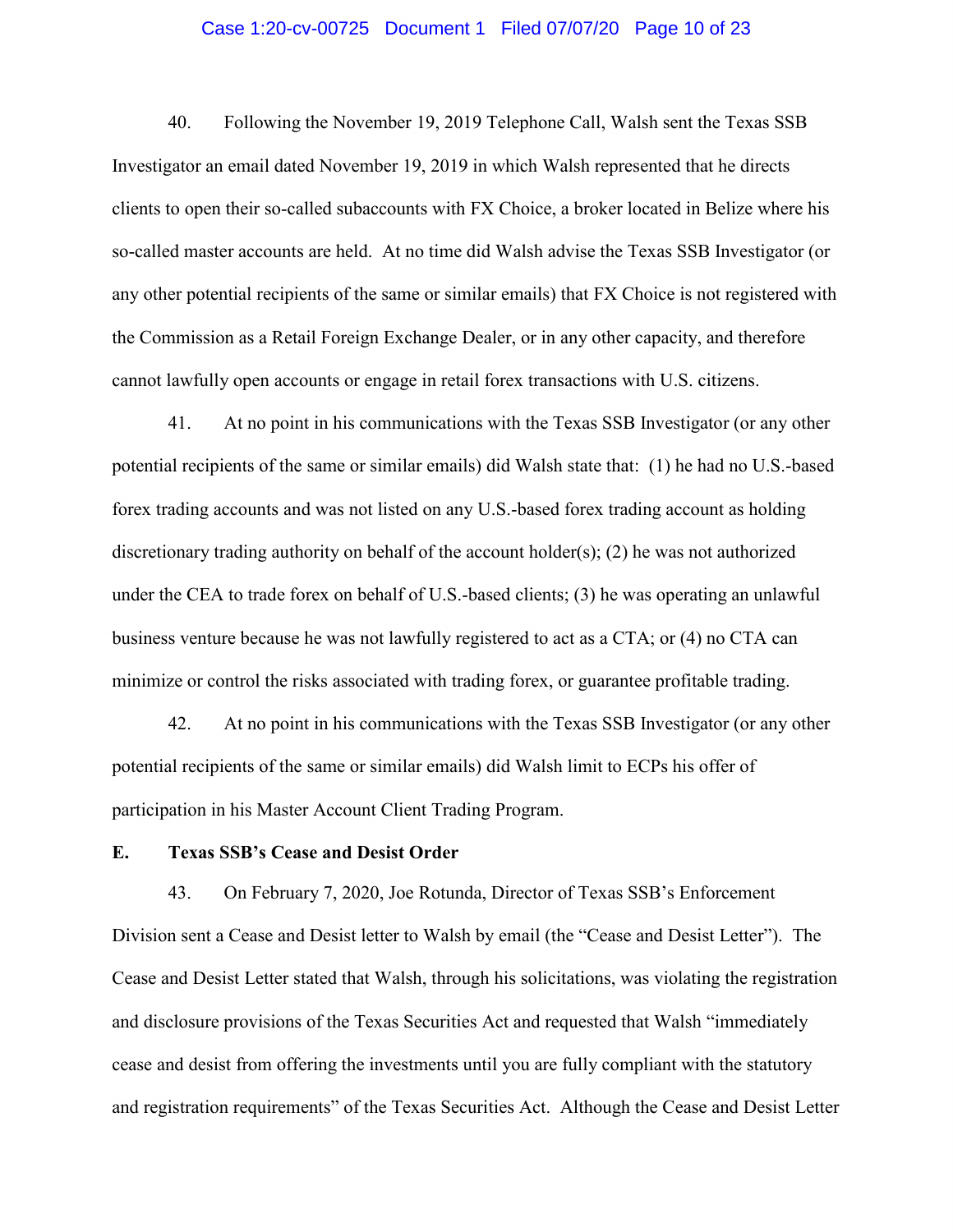## Case 1:20-cv-00725 Document 1 Filed 07/07/20 Page 11 of 23

requested a response by 12:00 PM on February 10, 2020, Walsh did not immediately respond to the Cease and Desist Letter.

44. On February 18, 2020, Justin Stoll and Seth Oufnac, employees of the Texas SSB's Enforcement Division, spoke with Walsh about the Cease and Desist Letter and his failure to respond. On the call, Walsh also confirmed his email address.

45. On February 18, 2020, after the telephone call with Walsh, Stoll resent the Cease and Desist Letter to Walsh by email. On the same day, Walsh replied to Stoll's email, writing "I read the letter and agree to cease and disist [*sic*]."

# **F. Walsh's Violation of the Cease and Desist Letter**

46. On February 24, 2020, the Texas SSB Investigator, continuing his undercover investigation of Walsh, emailed Walsh to express interest in investing in Walsh's Master Account Client Trading Program.

47. On February 25, 2020, Walsh replied to the Texas SSB Investigator, among other things, "ready when you are" and suggested that the Texas SSB Investigator call him that night.

48. Beginning on February 29, 2020, Walsh incorporated in his solicitations statements related to the COVID-19 global pandemic and its effects on the economy and the financial markets.

49. In an email to the Texas SSB Investigator on February 29, 2020, Walsh falsely stated "TIME TO MAKE SOME SERIOUS MONEY[,] I CLIENT [*sic*] JUST OPENED AN ACCOUNT FOR 16 K ON MONDAY AND MADE HIM 9.29% IN A WEEK !! [*sic*]"

50. In an email to the Texas SSB Investigator on March 15, 2020, Walsh falsely stated:

> Regardless of the business you are in I hope that out of all the turmoil [of] the last few weeks about the virus and its massive effects on the world's financial market, you can see your exposure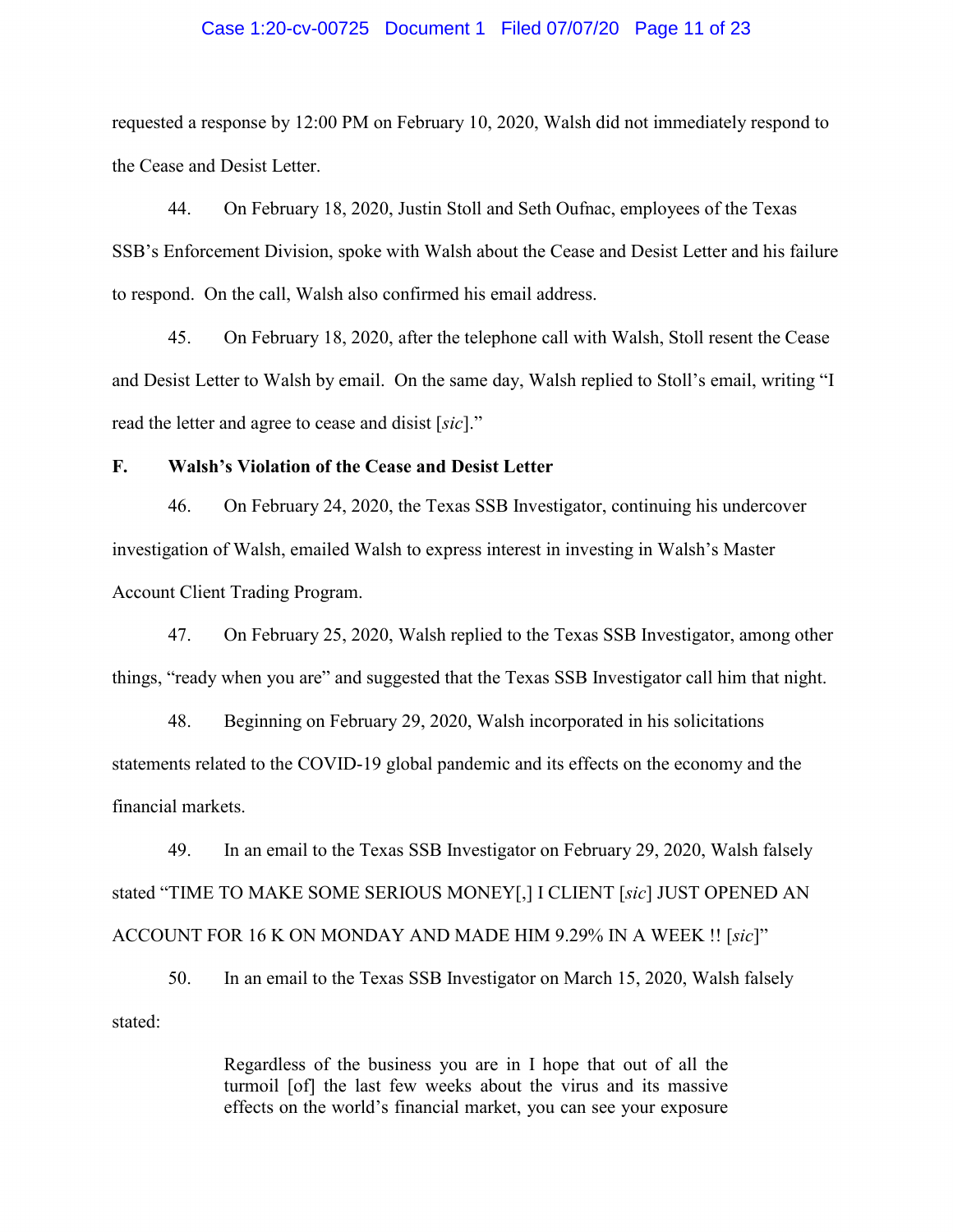and what can happen if you don't have a "safe haven" for needed funds? The last 3 weeks, while everyone was losing, I took a 16 k account and made \$6500 in Forex!!! That's 40% . . . . The world is entering a "Bear market" and recession is just around the corner. Have you asked yourself how do I make a living if I cannot go out of my house and take care of family if I don't have a supplemental income source? . . .

what is the true "safe haven" ? []IT[']S FOREX! No matter what, this \$ 6 trillion dollar a day monster just keeps on making professional traders and their clients['] money. This business is the only one that I know that is 'recession proof' you just have to be on the banks side as they win 94% of the time regardless of the problems in the rest of the [w]orld! and the bank charts I work with give me that information[.]

I would think after this past two weeks it has become very clear to you that the writing is on the wall and how . . . important an asset that the FOREX EXPERIENCE can be to your life and well being[. ]If you still have an interest in this avenue call me or email me for more info on this opportunity[.]

51. In an email to the Texas SSB Investigator on March 26, 2020, Walsh falsely

stated "Earl you need to call me anytime today as [I] have a lot more information and exactly

why everyth[i]ng else is going to hell and why forex and the bankers charts sh[ine. I] have taken

a 100k account [t]o as of this writing [] 143k plus and counting[. L]ooking for your call . . . ."

52. In a telephone call with the Texas SSB Investigator on March 26, 2020, Walsh

again offered to trade forex on the Texas SSB Investigator's behalf in exchange for forty percent

of profits earned through his trading. To induce the Texas SSB Investigator to give him money,

Walsh made a number of misrepresentations including the following:

- "The forex market is recession proof."
- "Because of the volatility and because of the charts I have, and because of . . . what I've learned, it's a duck shoot."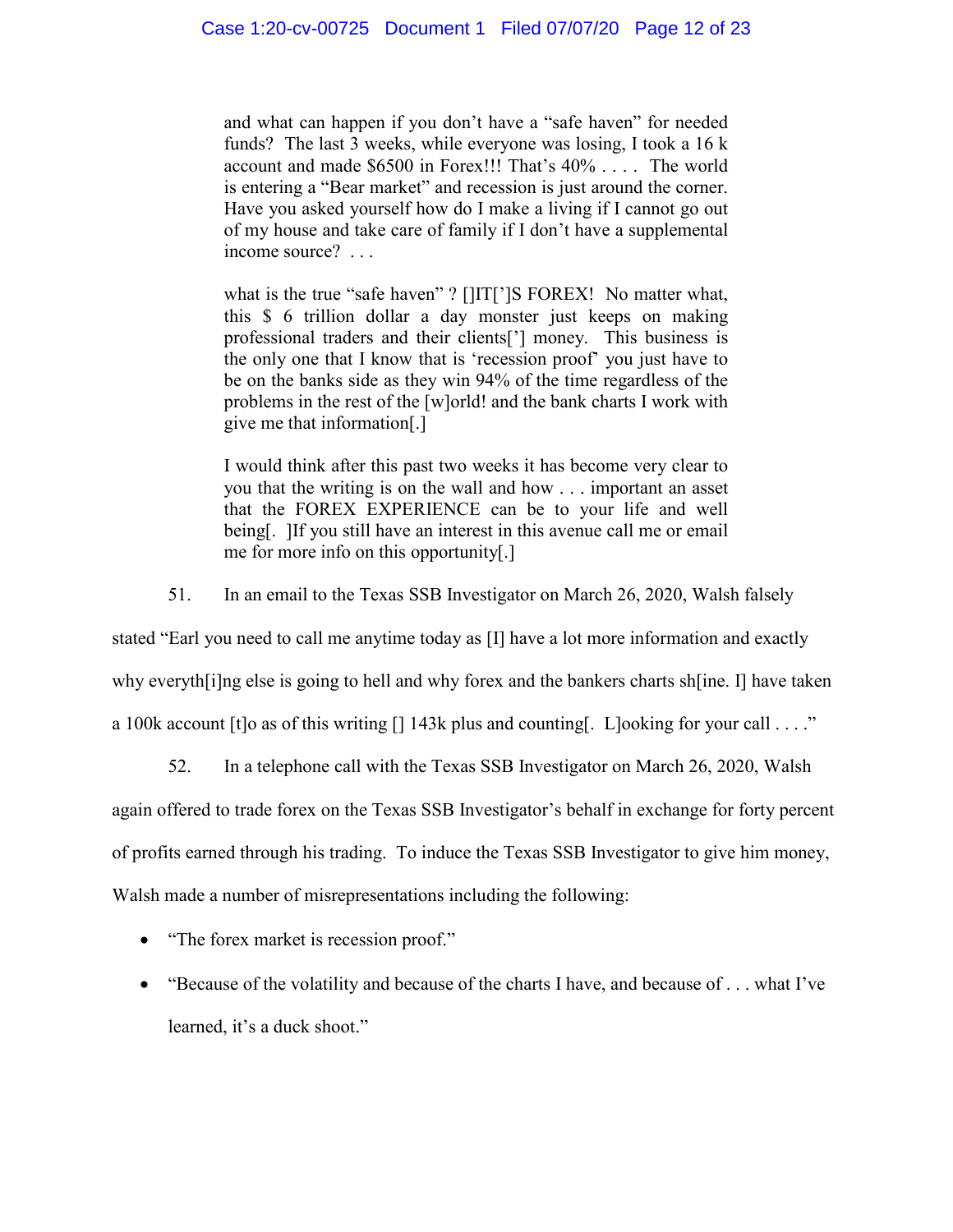- That these charts "give us an indication of what the market's gonna do and that that's magic."
- "I've taken a \$100,000 account from a week ago Monday to \$146,000. Ten days."
- "I'm making more money now in . . . this recession and the corona virus thing than before it started."
- "My winning percentage is about seventy-eight percent."
- That "the smartest thing [the Texas SSB Investigator] could ever do" would be to transfer his parents' retirement accounts to Walsh's Master Account Client Trading Program for Walsh to trade.
- That a retiree who had rejoined the workforce because he was not earning enough to live on and was laid off would be a "perfect candidate" for Walsh's Master Account Client Trading Program.

53. In an email to the Texas SSB Investigator on March 26, 2020, Walsh stated "N[i]ce chatting with you yesterday[.] [I] always get excited when [I]talk about this amazing financial safe haven so excuse me if  $[I]$  talk to [o] fast but  $[I]$  am so convinced that it is the answer to financial freedom and a very safe way to make money[.]" Walsh also wrote that his forex broker is FX Choice and that his personal contact at FX Choice, would assist the Texas SSB Investigator in opening a subaccount and in answering any questions the Texas SSB Investigator had. Walsh further asked the Texas SSB Investigator to provide contact information for other people that may be interested in having Walsh trade forex on their behalves.

54. In an email to the Texas SSB Investigator on April 2, 2020, Walsh falsely stated:

I WANTED TO UPDATE YOU ON THE CURRENT STATUS OF THE FOREX. MARKET FOR ONE LAST OPPORTUNITY TO GET INVOLVED AS I HAVE TO NOW FOCUS ON CURRENT CLIENTS WHO HAVE SEEN THE WRITING ON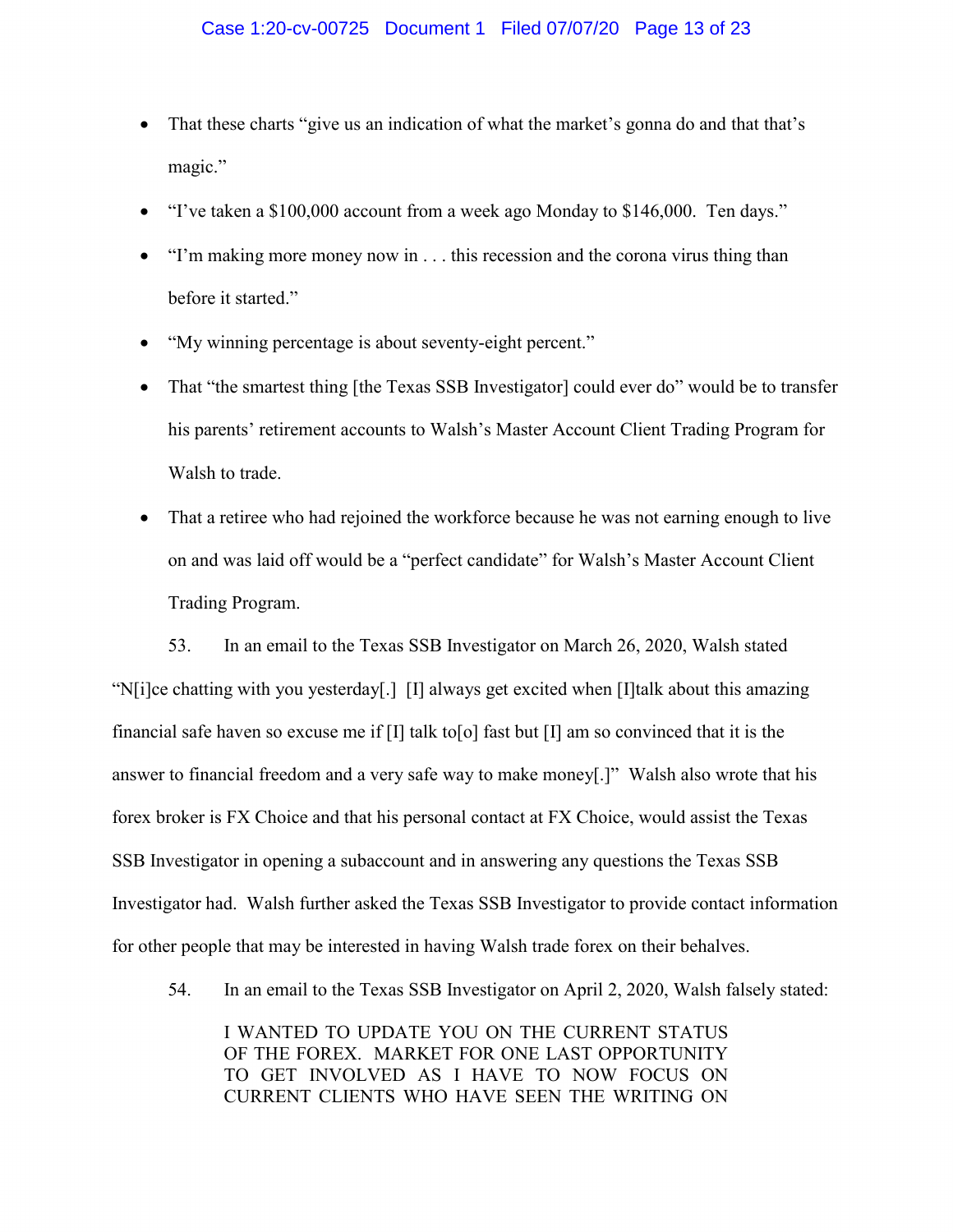THE WALL AND CONTINUE TO BUILD THEIR MARGIN ACCOUNTS WITH ADDITIONAL CASH AND PROFITS FROM CURRENT TRADING. I[']M SURE YOU SEE WHAT IS HAPPENING IN THE FINANCIAL MARKETS AROUND THE WORLD AND YOU REALIZE THAT WE ARE NOT IN A "RECESSION" BUT THE BEGINNING OF A "DEPRESSION" AND RECOVERY WILL BE LONG AND DIFFICULT…

AS THIS DEVASTATING SAGA UNFOLDS I GET MORE EXCITED ABOUT THE PROFESSION I HAVE CHOSEN 10 AGO YEARS [*sic*] IN FOREX AS IT CONTINUES TO PUT MONEY IN THE POCKETS OF MY CLIENTS AND MYSELF .

IF YOU WANT TO LEARN TO TRADE, THE BEST WAY IS TO OPEN A SUBACCOUNT UNDER MY MASTER ACCOUNT THAT ONLY YOU HAVE ACCESS TO SO YOU CAN START ADDING FROM 8 - 11 % PROFITS TO YOUR ACCOUHT [*sic*] EACH MONTH OR YOU CAN CHOSE [*sic*] TO BE PAID A FLAT 3% GUUARANTEE [*sic*] EACH MONTH.

ON THE 16TH OF MARCH I OPENED A 100K TRADING ACCOUNT FOR A CLIENT AND TODAY'S BALANCE IS IN EXCESS OF 150K!! ( SEE ATTACHED PIC OF ACCOUNT LAST WEEK). 50% INCREASE IN PROFITS IN TWO WEEKS ! HOW DID THAT HAPPEN ? WHILE OTHER FINANCIAL MARKETS ARE FAILING THE FOREX MARKET[']S VOLUME IN THE LAST MONTH HAS TRIPLED ! AS AN EXAMPLE, IF I HAD TRADED AN ACCOUNT FOR YOU 1 MONTH AGO AND WE MADE \$100 PROFIT [*sic*]. IF I TRADED THE SAME ACCOUNT FOR YOU TODAY WE WOULD HAVE MADE \$300! THE RETURNS IN FOREX CONTINUE TO GROW AS THE REST OF THE FINANCIAL WORLD CONTINUES TO SUFFER.

AS STATED BEFORE THE FOREX MARKET IS[ "]RECESSION PROOF" AS YOU ALWAYS HAVE A CHOICE WHAT SIDE OF THE TRADE YOU WANT TO BE ON AND FOR THE PAST 4 YEARS I HAVE CHOSEN TO TRADE[ "]WITH THE BANKS". I RECEIVE DAILY BANK CHARTS GIVING ME THE BANKS DIRECTIONS AND SINCE THEY WIN 94% THERE IS NO OTHER CHOICE[.]

. . . THIS FOREX PROGRAM WILL PROVIDE YOU WITH SOME BREATHING ROOM KNOWING THAT EVERY WEEK YOU HAVE A PLACE TO DRAW CASH PROFITS. EACH FRIDAY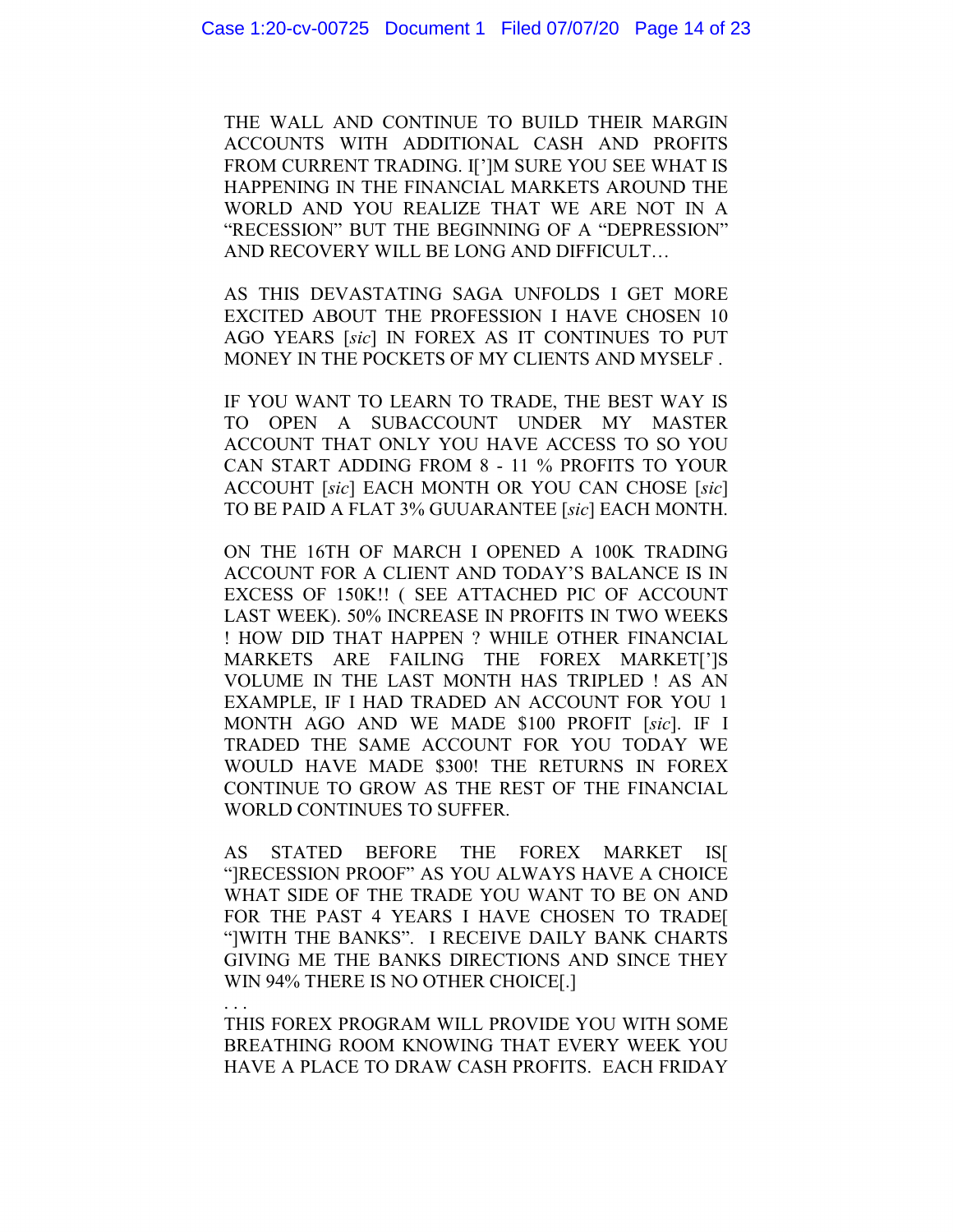# Case 1:20-cv-00725 Document 1 Filed 07/07/20 Page 15 of 23

# PROFITS ARE DETERMINED AND PAID THE FOLLOWING MONDAY.

(Capitalization in original.)

55. Walsh's claims that he generated profits trading forex on behalf of clients were false, as were his statements about the forex markets being "recession proof" or a "safe haven" from the economic distress resulting from the COVID-19 global pandemic, or otherwise wrongly downplaying the risks associated with trading forex.

56. At no point in his communications with the Texas SSB Investigator after February 18, 2020 (or any other potential recipients of the same or similar emails) did Walsh state that: (1) he had no U.S.-based forex trading accounts and was not listed on any U.S.-based forex trading account as holding discretionary trading authority on behalf of the account holder(s); (2) he was not authorized under the CEA to trade forex on behalf of U.S.-based clients; (3) he was operating an unlawful business venture because he was not lawfully registered to act as a CTA; (4) no CTA can minimize or control the risks associated with trading forex, or guarantee profitable trading; or (5) the Texas SSB had issued him the Cease and Desist Letter as a result of his fraudulent solicitations, which he was failing to obey.

# **V. VIOLATIONS OF THE COMMODITY EXCHANGE ACT AND REGULATIONS**

#### **COUNT I FRAUD IN CONNECTION WITH FOREX CONTRACTS**

Violations of Section  $4b(a)(2)(A)$  and (C) of the Act, 7 U.S.C. §  $6b(a)(2)(A)$ , (C) (2018), and Regulation 5.2(b)(1) and (3), 17 C.F.R. § 5.2(b)(1), (3) (2019).

57. The allegations in the preceding paragraphs are re-alleged and incorporated herein

by reference.

58. Under 7 U.S.C.  $\S 6b(a)(2)(A)$  and (C), it is unlawful:

[F]or any person, in or in connection with any order to make, or the making of, any contract of sale of any commodity for future delivery . . . that is made, or to be made, for or on behalf of, or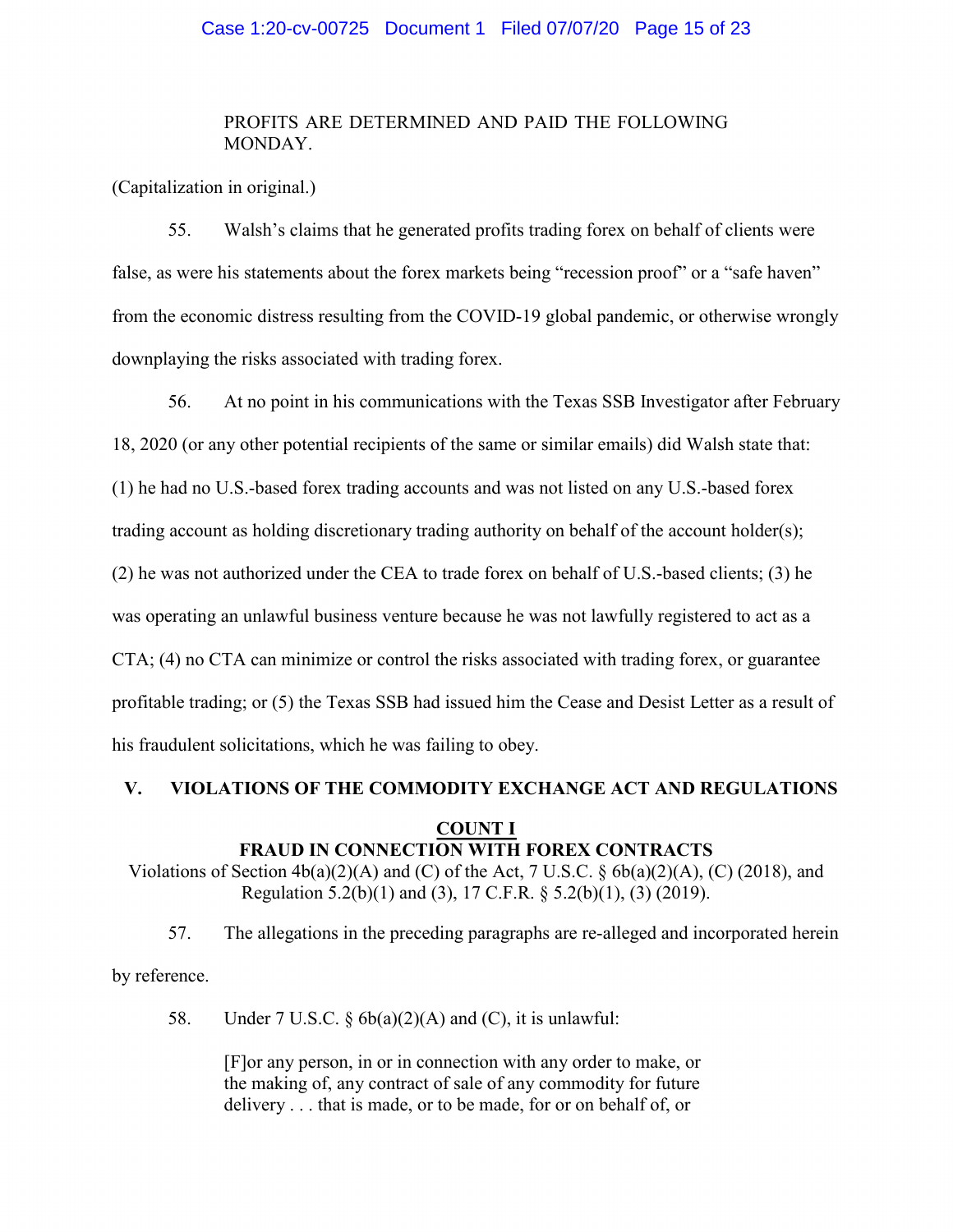with, any other person other than on or subject to the rules of a designated contract market—(A) to cheat or defraud or attempt to cheat or defraud the other person;  $\ldots$  [or] (C) willfully to deceive or attempt to deceive the other person by any means whatsoever in regard to any order or contract or the disposition or execution of any order or contract, or in regard to any act of agency performed, with respect to any order or contract for or, in the case of paragraph (2), with the other person.

59. Section  $2(c)(2)(C)(iv)$  of the Act, 7 U.S.C. §  $2(c)(2)(C)(iv)$  (2018), provides that

7 U.S.C. § 6b applies to retail forex transactions, agreements, and contracts that are offered to, or entered into with, a person that is not an ECP "as if the agreement, contract, or transaction were a contract of sale of a commodity for future delivery."

60. In the case of an individual, Section  $1a(18)(A)(xi)$  of the Act, 7 U.S.C.

 $\S$  1a(18)(A)(xi) (2018), defines an ECP to mean a person "acting for its own account . . . who has amounts invested on a discretionary basis, the aggregate of which is in excess of—(I) \$10,000,000; or (II) \$5,000,000 and who enters into the agreement, contract, or transaction in

order to manage the risk associated with an asset owned or liability incurred, or reasonably likely

to be owned or incurred, by the individual."

61. Under 17 C.F.R. § 5.2(b) it is unlawful:

[F]or any person, by use of the mails, or by any means or instrumentality of interstate commerce, directly or indirectly, in or in connection with any retail forex transaction: (1) to cheat or defraud or attempt to cheat or defraud any person; . . . or (3) willfully to deceive or attempt to deceive any person by any means whatsoever.

62. As described herein, Walsh violated 7 U.S.C.  $\S$  6b(a)(2)(A) and (C) by cheating or defrauding, or attempting to cheat or defraud, other persons, and/or by willfully deceiving or attempting to deceive other persons in connection with the offering of, or entering into, the offexchange leveraged or margined forex transactions with non-ECPs by, among other things, by making misrepresentations and omissions of material facts to potential and actual clients about: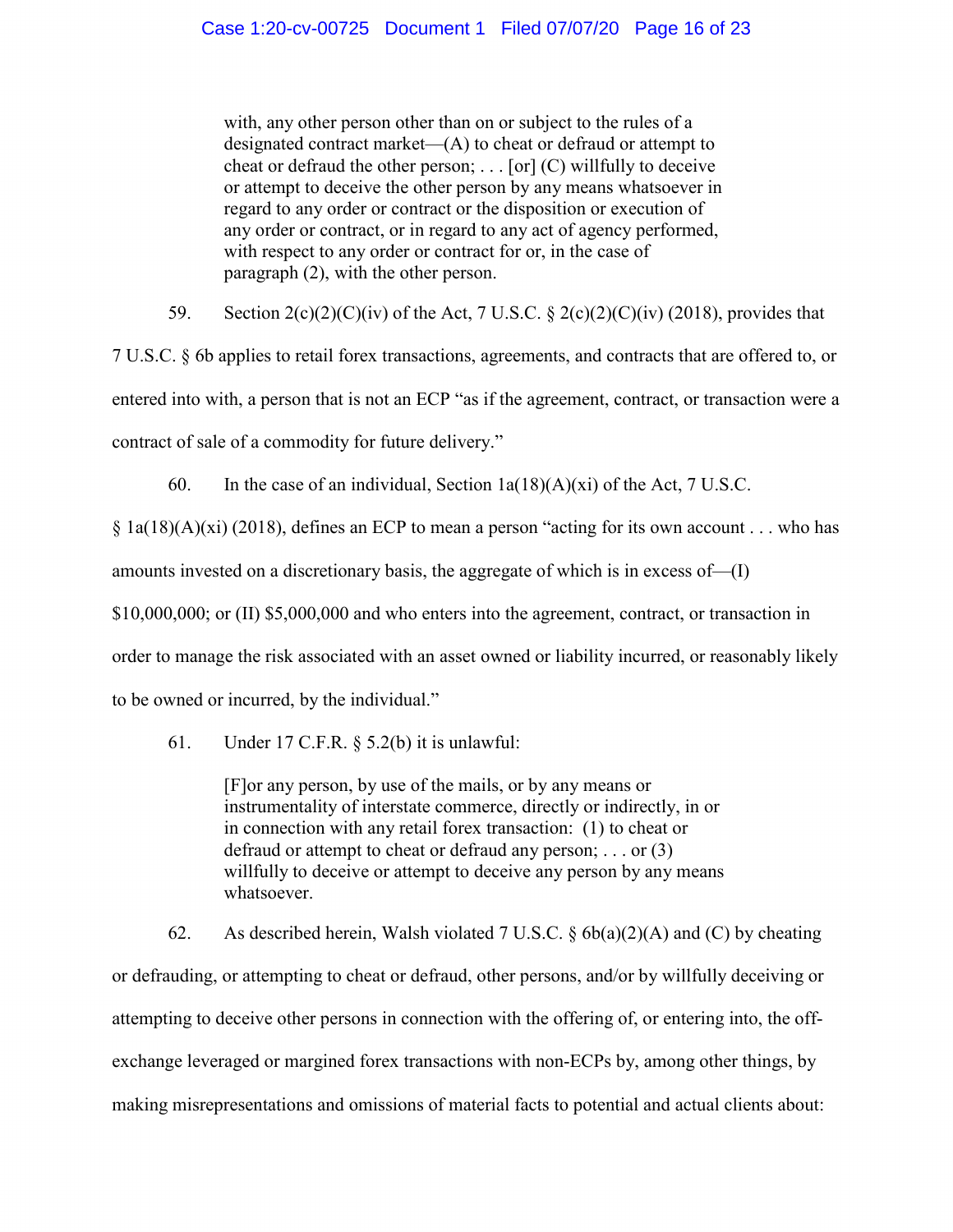## Case 1:20-cv-00725 Document 1 Filed 07/07/20 Page 17 of 23

(1) his trading abilities and past returns, including his actual clients' average profits and rates of return, that he can provide "a flat 3% guaranteed profit each month," and that seventy-eight percent of his forex trades were "winners"; (2) the existence of his actual clients and his trades on their behalf; (3) his access to purported specialized information that allows him to trade in the same direction as "the banks" and thereby minimize market risk; (4) his ability to predict movements in the forex market; (5) the riskiness of investments in forex, including that the forex market is "recession proof," a "safe haven" from the economic fallout caused by the COVID-19 global pandemic; (6) by knowingly failing to inform actual and prospective clients that Walsh has no U.S.-based trading accounts; (7) by knowingly failing to inform actual and prospective clients that Walsh is not authorized to trade forex on behalf of clients; (8) by knowingly failing to inform actual and prospective clients that Walsh and is subject to—and violating—a cease and desist order issued by the Texas SSB; and (9) by knowingly failing to inform actual and prospective clients that Walsh was operating an unlawful business venture because he was not lawfully registered to act as a CTA.

63. Walsh committed the acts and practices described above using instrumentalities of interstate commerce, including the use of emails and interstate wires for the transfer of funds.

64. Walsh committed the acts and practices described herein willfully, or with reckless disregard for the truth.

65. Each act of misrepresentation or omission of material fact, and/or act or omission that did or attempted to cheat and/or deceive another, including but not limited to those specifically alleged herein, and each day such act or omission occurred, is alleged as a separate and distinct violation of 7 U.S.C.  $\S$  6b(a)(2)(A) and (C), and of 17 C.F.R.  $\S$  5.2(b)(1) and (3).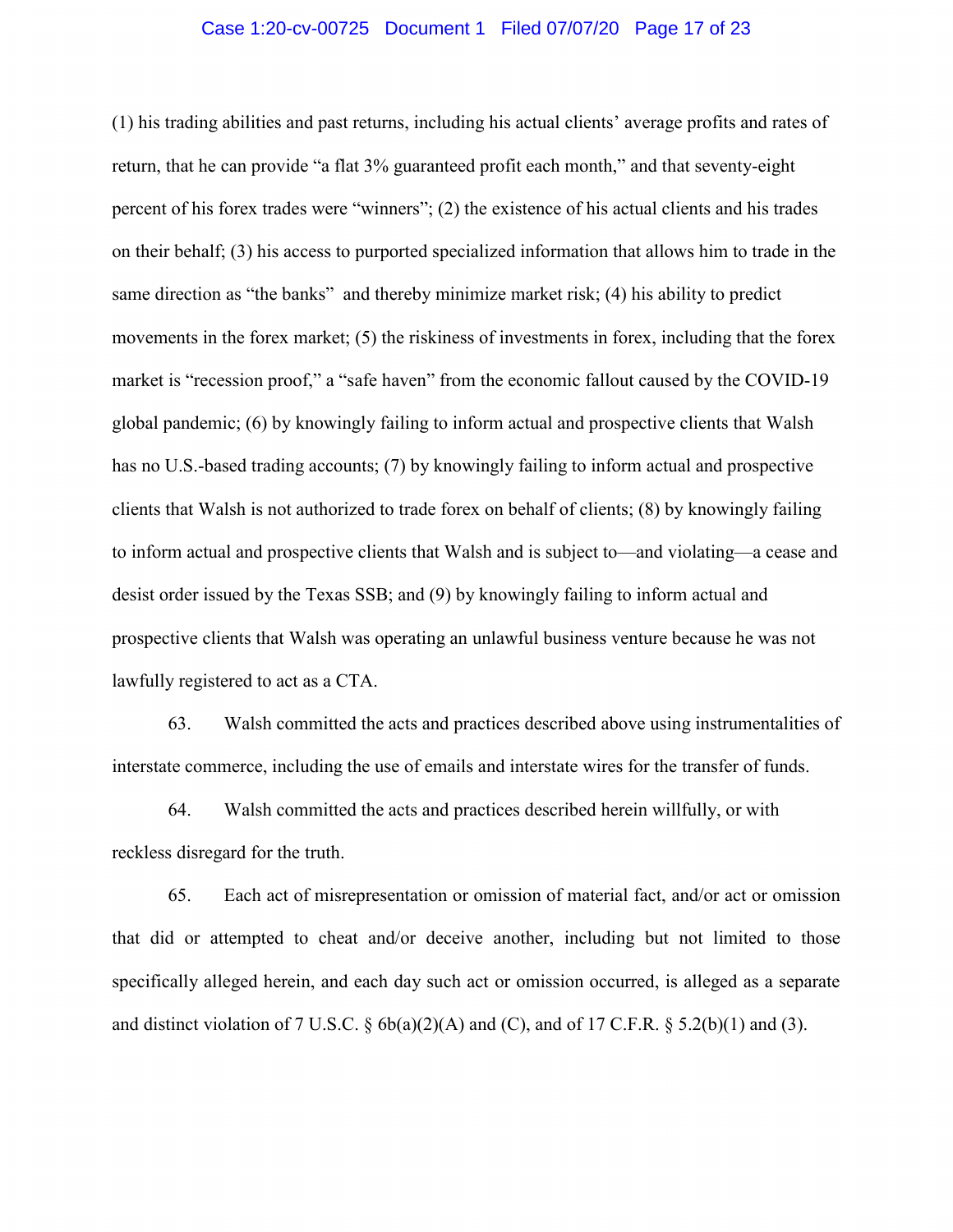# **COUNT II FAILURE TO REGISTER AS COMMODITY TRADING ADVISOR** Violations of Sections  $4m(1)$  and  $2(c)(2)(C)(iii)(I)(bb)$  of the Act, 7 U.S.C. §§ 6m(1), 2(c)(2)(C)(iii)(I)(bb) (2019), and Regulation 5.3(a)(3)(i), 17 C.F.R. § 5.3(a)(3)(i) (2019)

66. The allegations in the preceding paragraphs are re-alleged and incorporated herein by reference.

67. 7 U.S.C.  $\&$  6 m(1) and 2(c)(2)(C)(iii)(I)(bb), and 17 C.F.R.  $\&$  5.3(a)(3)(i) require all CTAs, as defined in Regulation 5.1(e)(1), 17 C.F.R.  $\S$  5.3(e)(1) (2019), to register with the Commission.

68. Pursuant to 17 C.F.R.  $\S$  5.1(e)(1), a CTA is defined, in relevant part, as any person who exercises discretionary trading authority or obtains written authorization to exercise discretionary trading authority over any account on or on behalf of any person that is not an ECP, in connection with retail forex transactions.

69. During the Relevant Period, Walsh acted as a CTA, as defined in 17 C.F.R.

 $\S 5.1(e)(1)$ , by exercising discretionary authority or obtaining written authorization to exercise written trading authority over accounts of persons who were not ECPs in connection with retail forex transactions.

70. Accordingly, Walsh violated 7 U.S.C. §§ 6m(1) and 2(c)(2)(C)(iii)(I)(bb), and 17 C.F.R. § 5.3(a)(3)(i) by acting as a CTA while not being registered as a CTA with the Commission.

71. Each instance during the Relevant Period in which Walsh acted as an unregistered CTA, including but not limited to those specifically alleged herein, and each day such unregistered conduct took place, is alleged as a separate and distinct violation of 7 U.S.C. §§ 6m(1) and 2(c)(2)(C)(iii)(I)(bb), and 17 C.F.R. § 5.3(a)(3)(i).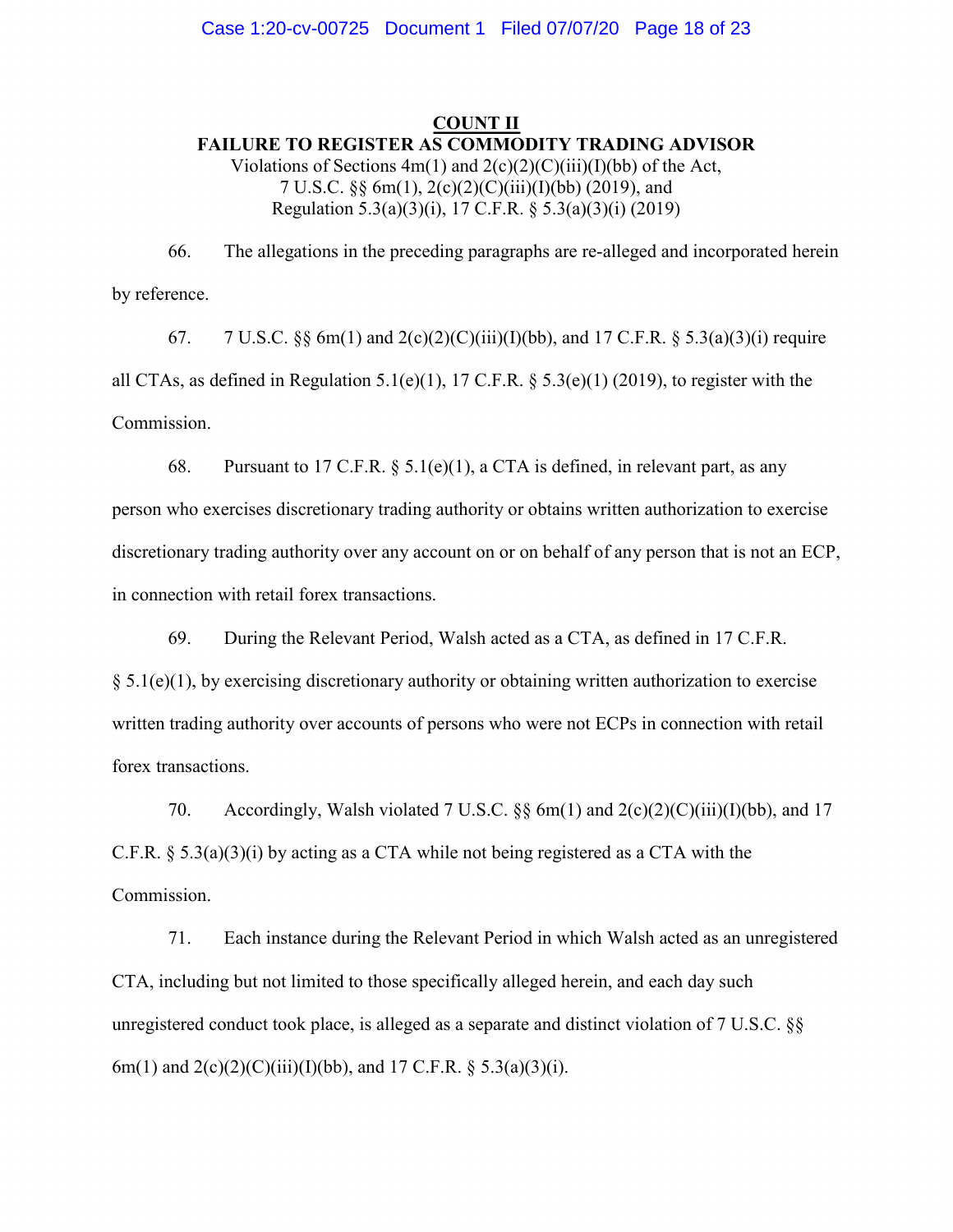# **COUNT III FRAUD BY A COMMODITY TRADING ADVISOR**

Violations of Section 4*o*(1) of the Act, 7 U.S.C. § 6*o*(1) (2018)

72. The allegations set forth in the preceding paragraphs are re-alleged and incorporated herein by reference.

73. Pursuant to 7 U.S.C. § 6*o*(1), it is unlawful for a CTA to use of the mails or any other means or instrumentality of interstate commerce, directly or indirectly:

- (A) to employ any device, scheme, or artifice to defraud any client or participant or prospective client or participant; or
- (B) to engage in any transaction, practice, or course of business which operates as a fraud or deceit upon any client or participant or prospective client or participant.

74. Pursuant to Section 1a(12) of the Act, 7 U.S.C. § 1a(12) (2018), a CTA is defined in relevant part as any person, who, for compensation or profit, engages in the business of advising others, either directly or through publications, writings or electronic media, as to the value or advisability of trading in, among other things, contracts of sale of a commodity for future delivery or retail forex transactions.

75. As alleged herein, during the Relevant Period, Walsh acted as a CTA by exercising discretionary trading authority in exchange for financial compensation or by obtaining written authorization to exercise written trading authority over any account for or on behalf of persons that were not ECPs in connection with leveraged forex transactions.

76. Walsh violated 7 U.S.C. § 6*o*(1) in that he employed or is employing a device, scheme, or artifice to defraud clients and/or prospective clients; and/or engaged or is engaging in transactions, practices, or a course of business which operated or operates as a fraud or deceit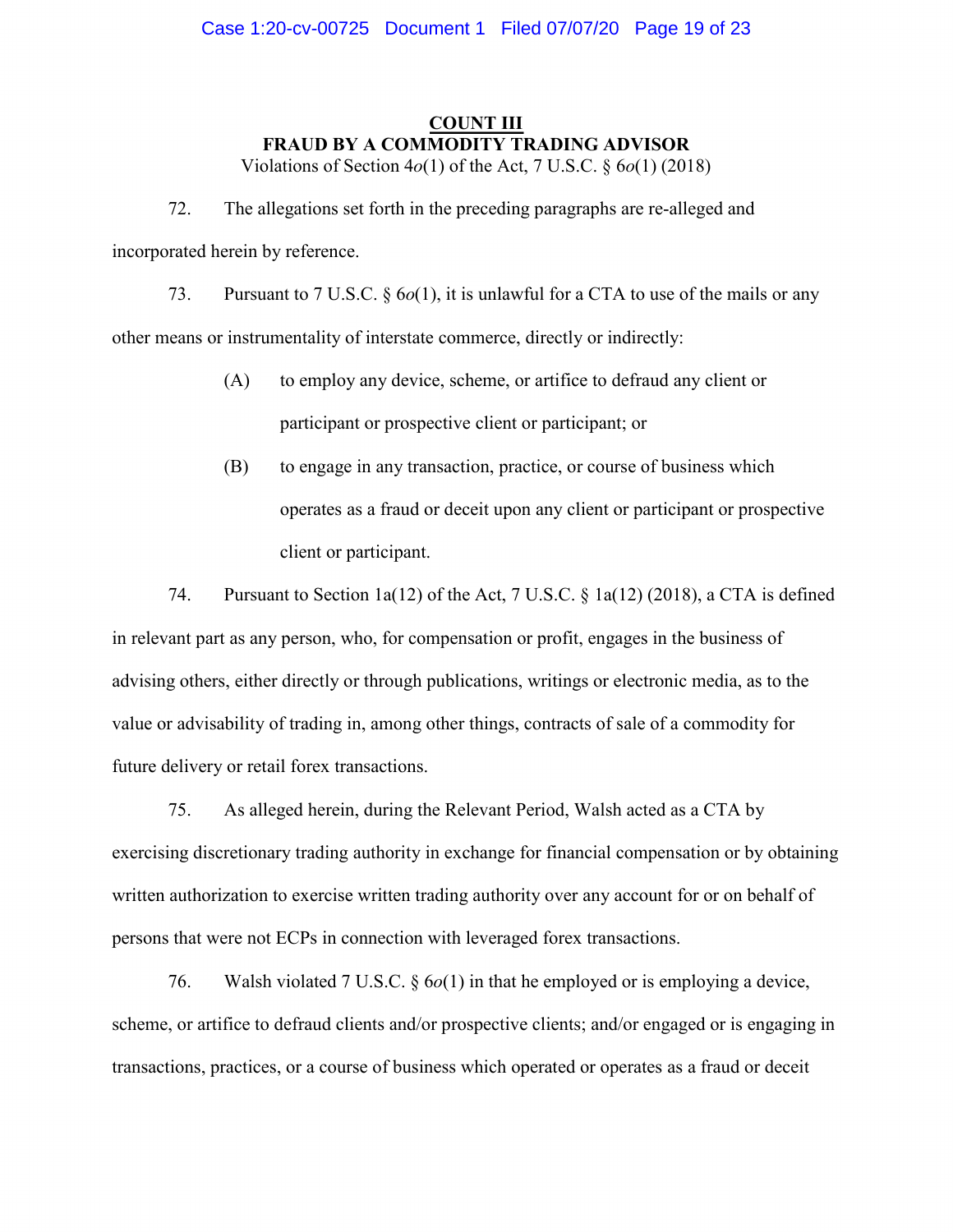#### Case 1:20-cv-00725 Document 1 Filed 07/07/20 Page 20 of 23

upon clients or prospective clients, including without limitation: misrepresenting and/or omitting material facts in solicitations and communications with clients, and acting as a CTA without registering as such as required by the Act and Regulations.

77. Each act of fraudulent solicitation and/or deception, including but not limited to those specifically alleged herein, and each day of such fraudulent solicitation and/or deception, is alleged as a separate and distinct violation of 7 U.S.C. § 6*o*(1).

# **VI. RELIEF REQUESTED**

WHEREFORE, the Commission respectfully requests that this Court, as authorized by Section 6c of the Act, 7 U.S.C. § 13a–1 (2018), and pursuant to the Court's inherent equitable powers, enter:

A. An order finding Walsh violated Sections 4b(a)(2)(A) and (C), and 4*o*(1) of the Act, 7 U.S.C. §§ 6b(a)(2)(A), (C), 6*o*(1) (2018), and Regulations 5.2(b)(1) and (3), and 5.3(a)(3)(i), 17 C.F.R. § 5.2(b)(1), (3), 5.3(a)(3)(i) (2019);

B. An order of permanent injunction prohibiting Walsh and any of his agents, servants, employees, successors, assigns, attorneys, holding companies, alter egos, and persons in active concert or participation with him, from directly or indirectly:

- (i) engaging in conduct in violation of  $7 \text{ U.S.C. }$   $\frac{8}{9} \cdot 6b(a)(2)(A)$  and (C),  $6o(1)$ , 6m(1),  $2(c)(2)(C)(iii)(I)(bb);$  and 17 C.F.R. §§ 5.2(b)(1) and (3), and  $5.3(a)(3)(i);$
- (ii) trading on or subject to the rules of any registered entity (as that term is defined in Section 1a(40) of the Act, 7 U.S.C.  $\S$  la(40) (2018));
- (iii) entering into any transactions involving "commodity interests" (as that term is defined in Regulation 1.3, 17 C.F.R. § 1.3 (2019)) for his own personal account or for any account in which he has a direct or indirect interest;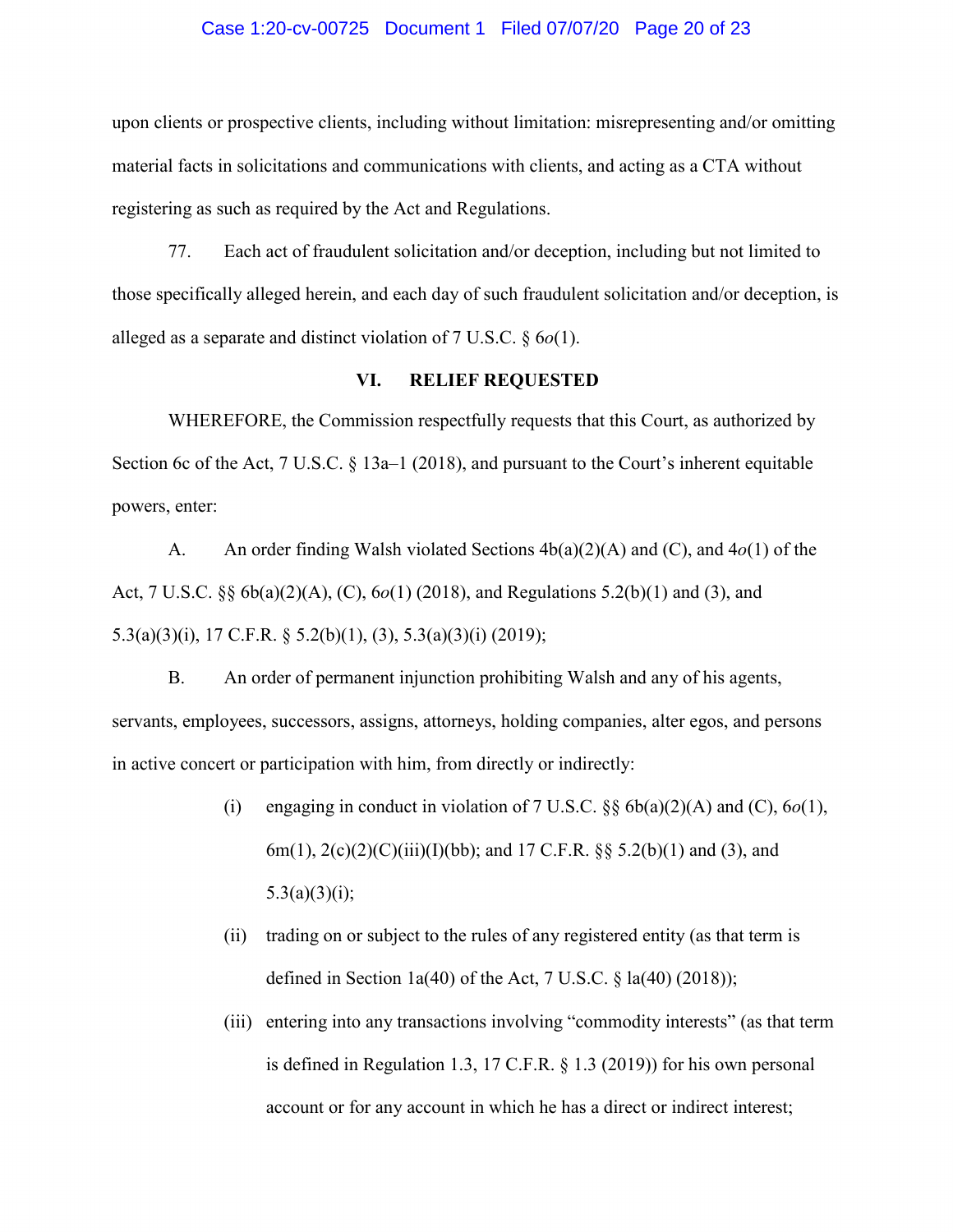- (iv) having any commodity interests traded on his behalf;
- (v) controlling or directing the trading for or on behalf of any other person or entity, whether by power of attorney or otherwise, in any account involving commodity interests;
- (vi) soliciting, receiving, or accepting any funds from any person for the purpose of purchasing or selling any commodity interests;
- (vii) applying for registration or claiming exemption from registration with the Commission in any capacity, and engaging in any activity requiring registration or exemption from registration with the Commission, except as provided for in Regulation 4.14(a)(9), 17 C.F.R. § 4.14(a)(9) (2019);
- (viii) acting as a principal (as that term is defined in Regulation 3.1(a), 17 C.F.R. § 3.1(a) (2019)), agent, or any other officer or employee of any person registered, exempted from registration, or required to be registered with the Commission, except as provided for in 17 C.F.R. § 4.14(a)(9); and
- (ix) engaging in any business activities related to commodity interests;

C. An order directing Walsh, as well as any third-party transferee and/or successor thereof to disgorge, pursuant to such procedure as the Court may order, all benefits received from the acts or practices which constitute violations of the Act and Regulations as described herein, and pre- and post-judgment interest;

D. An order directing Walsh and any successors thereof, to make full restitution to every person or entity who has sustained losses proximately caused by the violations described herein, including pre- and post-judgment interest;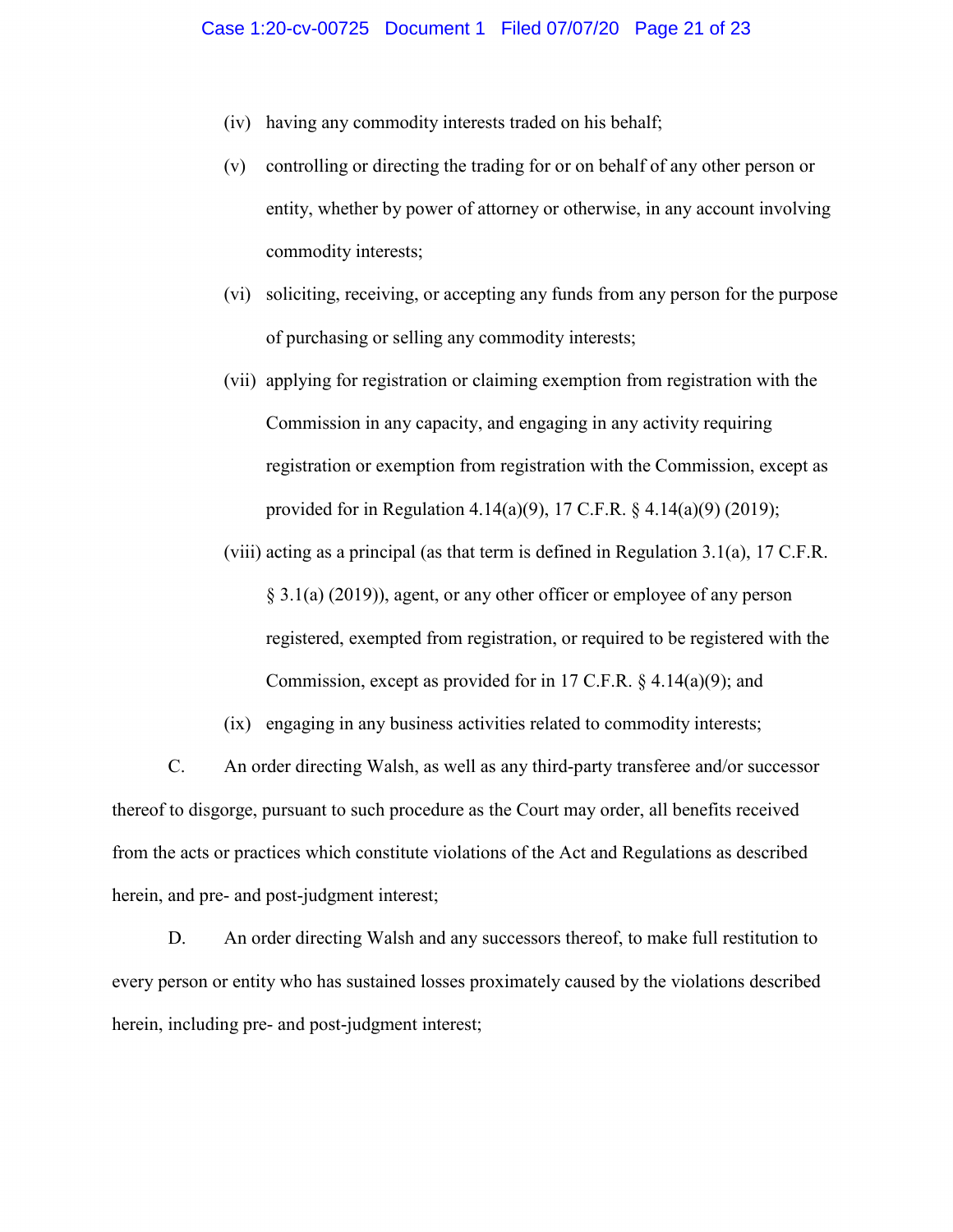# Case 1:20-cv-00725 Document 1 Filed 07/07/20 Page 22 of 23

E. An order directing Walsh and any successors thereof, to provide a full accounting of all client funds he has received during the Relevant Period as a result of the acts and practices that constituted violations of the Act and Regulations described herein;

F. An order directing Walsh and any successors thereof, to rescind, pursuant to such procedures as the Court may order, all contracts and agreements, whether implied or express, entered into between him and any clients whose funds were received by him as a result of the acts and practices that constituted violations of the Act and Regulations, as described herein;

G. An order directing Walsh to pay a civil monetary penalty assessed by the Court, in an amount not to exceed the penalty prescribed by Section 6c(d)(1) of the Act, 7 U.S.C.  $§$  13a–1(d)(1) (2018), as adjusted for inflation pursuant to the Federal Civil Penalties Inflation Adjustment Act Improvements Act of 2015, Pub. L. 114-74, 129 Stat. 584 (2015), title VII, Section 701, *see* Regulation 143.8, 17 C.F.R. § 143.8 (2019), for each violation of the Act and Regulations, as described herein;

H. An order requiring Walsh to pay costs and fees as permitted by 28 U.S.C. §§ 1920 and 2412(a)(2) (2018); and

I. An order providing such other and further relief as the Court deems proper.

\* \* \* \* \*